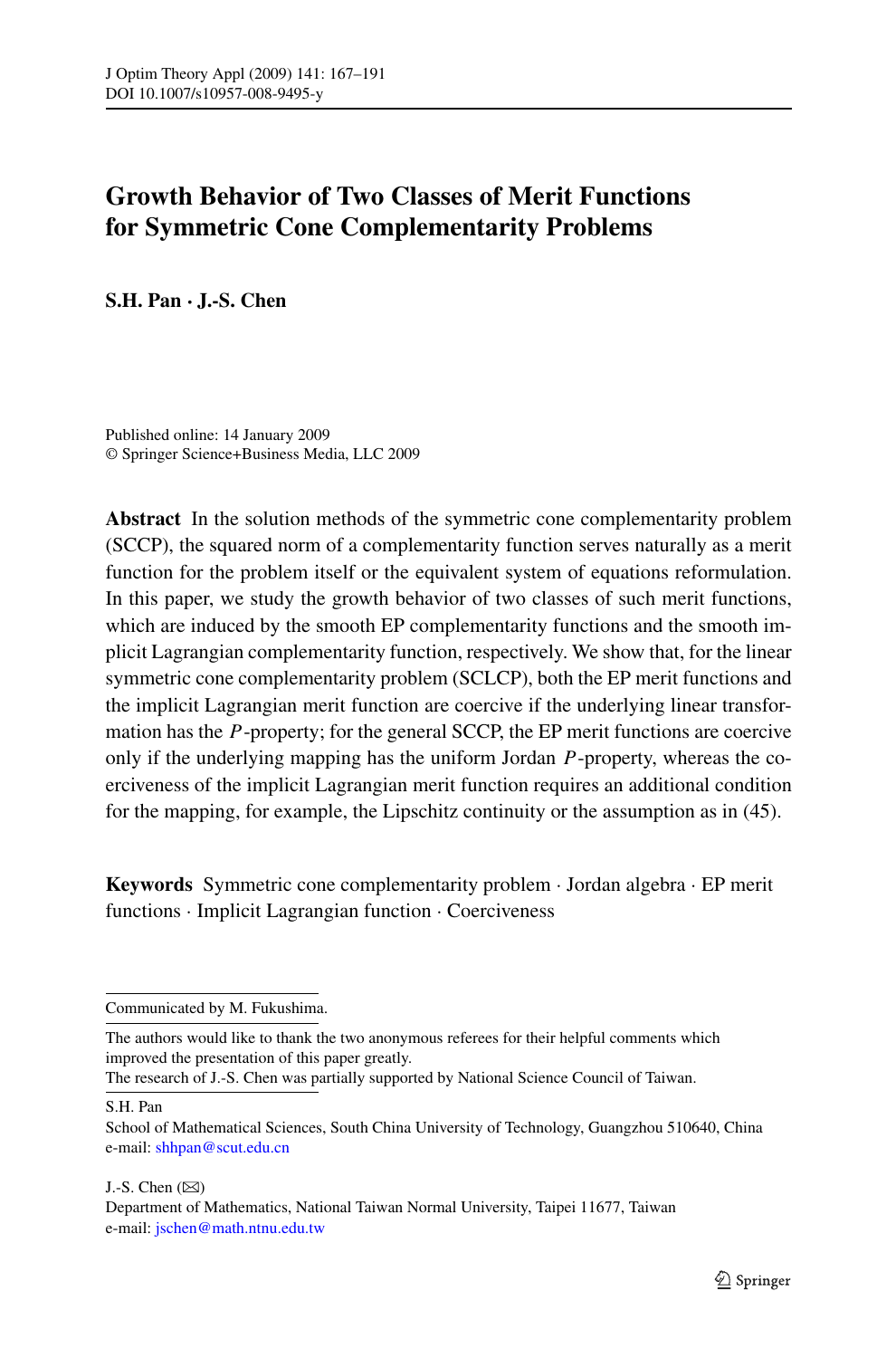#### <span id="page-1-0"></span>**1 Introduction**

Given a Euclidean Jordan algebra  $\mathbb{A} = (\mathbb{V}, \circ, \langle \cdot, \cdot \rangle)$ , where ' $\circ$ ' denotes the Jordan product and  $\nabla$  is a finite-dimensional vector space over the real field  $\mathbb R$  equipped with the inner product  $\langle \cdot, \cdot \rangle$ , let K be a symmetric cone in V and let  $F : \mathbb{V} \to \mathbb{V}$  be a continuous mapping. The symmetric cone complementarity problem (SCCP) is to find  $\zeta \in \mathbb{V}$  such that

$$
\zeta \in \mathcal{K}, \quad F(\zeta) \in \mathcal{K}, \quad \langle \zeta, F(\zeta) \rangle = 0. \tag{1}
$$

The model provides a simple unified framework for various existing complementarity problems such as the nonlinear complementarity problem over nonnegative orthant cone (NCP), the second-order cone complementarity problem (SOCCP) and the semidefinite complementarity problem (SDCP), and hence has extensive applications in engineering, economics, management science, and other fields; see [[1–4\]](#page-23-0) and references therein. When  $F(\zeta) = L(\zeta) + b$ ,  $L : \mathbb{V} \to \mathbb{V}$  being a linear transformation and  $b \in V$ , the SCCP becomes the linear complementarity problem over symmetric cones (SCLCP),

$$
\zeta \in \mathcal{K}, \quad L(\zeta) + b \in \mathcal{K}, \quad \langle \zeta, L(\zeta) + b \rangle = 0. \tag{2}
$$

Recently, there is much interest in the study of merit functions or complementarity functions associated with symmetric cones and the development of the merit function approach or the smoothing method for solving the SCCP. For example, Liu, Zhang and Wang [[5\]](#page-24-0) extended a class of merit functions proposed in [[6\]](#page-24-0) to the SCCP, Kong, Tuncel and Xiu [[7\]](#page-24-0) studied the extension of the implicit Lagrangian function proposed by Mangasarian and Solodov [\[8](#page-24-0)] to symmetric cones; Kong, Sun and Xiu [\[9](#page-24-0)] proposed a regularized smoothing method by the natural residual complementarity function associated with symmetric cones; and Huang and Ni [[10\]](#page-24-0) developed a smoothing-type algorithm with the regularized CHKS smoothing function over the symmetric cone.

A mapping  $\phi : \mathbb{V} \times \mathbb{V} \to \mathbb{V}$  is called a complementarity function associated with the symmetric cone  $K$  if the following equivalence holds:

$$
\phi(x, y) = 0 \iff x \in \mathcal{K}, y \in \mathcal{K}, \langle x, y \rangle = 0. \tag{3}
$$

By Propositions III.4.4–4.5 and Theorem V.3.7 of [\[11](#page-24-0)], the Euclidean Jordan algebra V and the corresponding symmetric cone  $K$  can be written as

$$
\mathbb{V} = \mathbb{V}_1 \times \mathbb{V}_2 \times \cdots \times \mathbb{V}_m \quad \text{and} \quad \mathcal{K} = \mathcal{K}^1 \times \mathcal{K}^2 \times \cdots \times \mathcal{K}^m, \tag{4}
$$

where each  $(\mathbb{V}_i, \circ, \langle \cdot, \cdot \rangle)$  is a simple Euclidean Jordan algebra and  $\mathcal{K}^i$  is the symmetric cone in  $\mathbb{V}_i$ . Moreover, for any  $x = (x_1, \ldots, x_m)$ ,  $y = (y_1, \ldots, y_m) \in \mathbb{V}$  with  $x_i, y_i \in V_i$ 

$$
x \circ y = (x_1 \circ y_1, \dots, x_m \circ y_m)
$$
 and  $\langle x, y \rangle = \langle x_1, y_1 \rangle + \dots + \langle x_m, y_m \rangle$ .

Therefore, the characterization (3) of complementarity function is equivalent to

$$
\phi(x, y) = 0 \iff x_i \in \mathcal{K}^i, y_i \in \mathcal{K}^i, \quad \langle x_i, y_i \rangle = 0 \text{ for all } i = 1, 2, \dots, m. \tag{5}
$$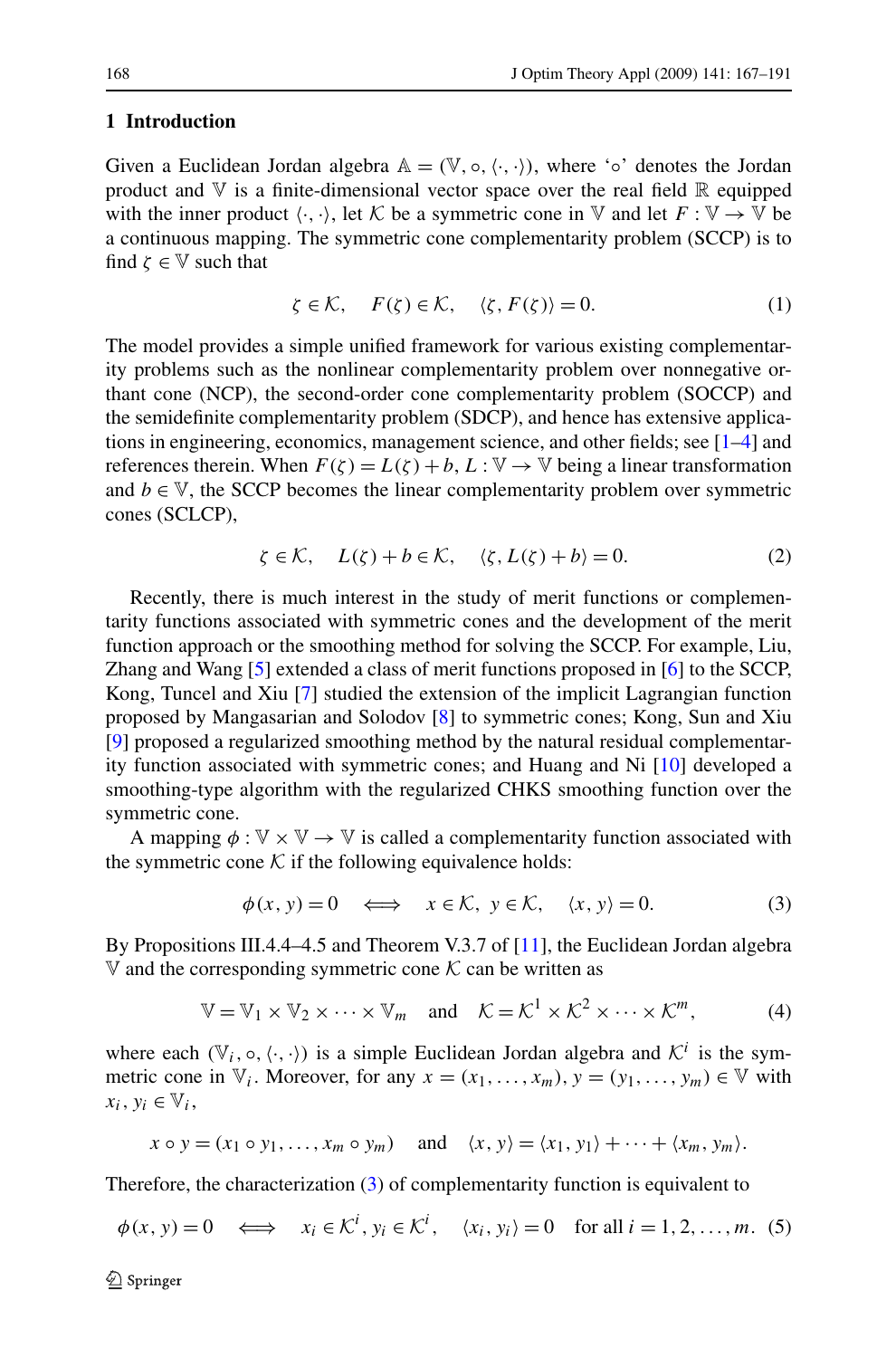<span id="page-2-0"></span>This means that, if  $\phi$  is a complementarity function associated with the cone K, then  $\phi(x, y)$  for any  $x = (x_1, \ldots, x_m)$ ,  $y = (y_1, \ldots, y_m) \in \mathbb{V}$  with  $x_i, y_i \in \mathbb{V}_i$  can be written as

$$
\phi(x, y) := \left(\phi^{(1)}(x_1, y_1), \phi^{(2)}(x_2, y_2), \dots, \phi^{(m)}(x_m, y_m)\right),
$$

where  $\phi^{(i)} : \mathbb{V}_i \times \mathbb{V}_i \to \mathbb{V}_i$  is a complementarity function associated with  $\mathcal{K}^i$ , i.e.,

$$
\phi^{(i)}(x_i, y_i) = 0 \iff x_i \in \mathcal{K}^i, y_i \in \mathcal{K}^i, \quad \langle x_i, y_i \rangle = 0. \tag{6}
$$

Consequently, the SCCP can be reformulated as the following system of equations:

$$
\Phi(\zeta) := \phi(\zeta, F(\zeta)) = \begin{pmatrix} \phi^{(1)}(\zeta_1, F_1(\zeta)) \\ \vdots \\ \phi^{(m)}(\zeta_m, F_m(\zeta)) \end{pmatrix} = 0,
$$

which naturally induces a merit function  $f : \mathbb{V} \to \mathbb{R}_+$  for the SCCP, defined as

$$
f(\zeta) := (1/2) \|\Phi(\zeta)\|^2 = (1/2) \sum_{i=1}^m \|\phi^{(i)}(\zeta_i, F_i(\zeta))\|^2.
$$

In the rest of this paper, corresponding to the Cartesian structure of  $V$ , we always write  $F = (F_1, \ldots, F_m)$  with  $F_i: \mathbb{V} \to \mathbb{V}_i$  and  $\zeta = (\zeta_1, \ldots, \zeta_m)$  with  $\zeta_i \in \mathbb{V}_i$ .

The merit function  $f$  is often involved in the design of the merit function methods or the equation reformulation methods for the SCCP. For these methods, the coerciveness of *f* plays a crucial role in establishing the global convergence results. In this paper, we will study the growth behavior of two classes of such merit functions, which respectively correspond to the EP-functions introduced by Evtushenko and Purtov [[12\]](#page-24-0) and the implicit Lagrangian function by Mangasarian and Solodov [[8\]](#page-24-0). The EP-functions over the symmetric cone  $K$  were first introduced by Kong and Xiu [[13\]](#page-24-0), defined by

$$
\phi_{\alpha}(x, y) := -x \circ y + (1/2\alpha) \left[ (x + y)_{-} \right]^{2}, \quad 0 < \alpha \le 1,
$$
\n(7)

$$
\phi_{\beta}(x, y) := -x \circ y + (1/2\beta) \left[ (x_{-})^{2} + (y_{-})^{2} \right], \quad 0 < \beta < 1,\tag{8}
$$

where  $(\cdot)$ <sub>−</sub> denotes the minimum metric projection onto  $-\mathcal{K}$ . They showed that  $\phi_{\alpha}$ and  $\phi$ <sup>*β*</sup> are continuously differentiable and strongly semismooth complementarity functions associated with  $K$ . In addition, Kong, Tuncel and Xiu [\[7](#page-24-0)] extended the implicit Lagrangian function to the symmetric cone  $K$  and studied its continuous differentiability and strongly semismoothness. The function is defined as follows:

$$
\phi_{\text{MS}}(x, y) := x \circ y + (1/2\alpha) \left\{ \left[ (x - \alpha y)_+ \right]^2 - x^2 + \left[ (y - \alpha x)_+ \right]^2 - y^2 \right\},\tag{9}
$$

where  $\alpha > 0 \ (\neq 1)$  is a fixed constant, and  $(\cdot)$  denotes the minimum metric projection on  $K$ . Particularly, for the implicit Lagrangian merit function of the SCCP, they presented a mild stationary point condition and proved that it can provide a global error bound under the uniform Cartesian *P* -property and Lipschitz continuity of *F*.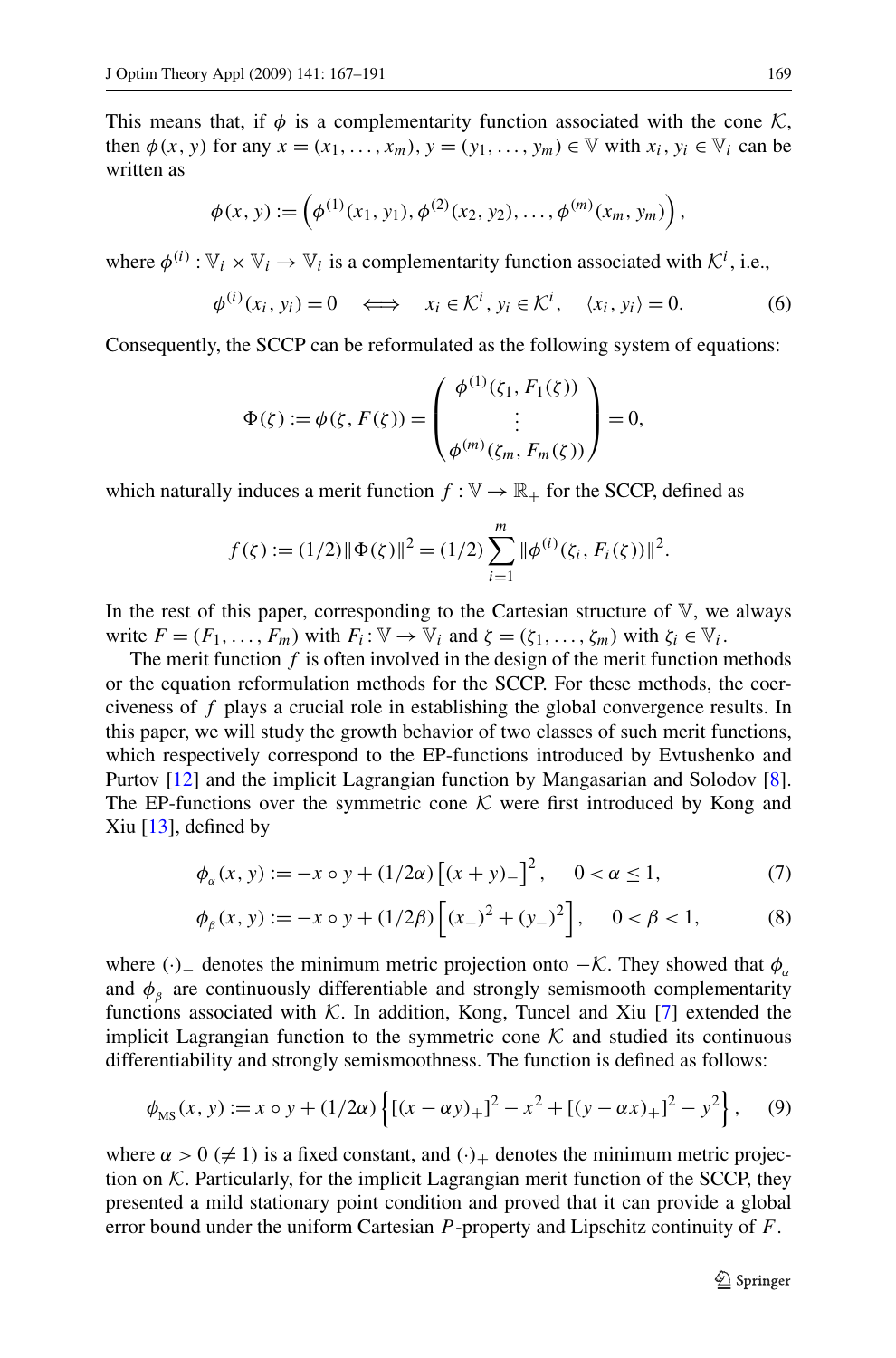<span id="page-3-0"></span>This paper is mainly concerned with the growth behavior of the merit functions induced by the above three types of smooth complementarity functions, that is,

$$
f_{\alpha}(\zeta) := (1/2) \|\phi_{\alpha}(\zeta, F(\zeta))\|^{2} = (1/2) \sum_{i=1}^{m} \|\phi_{\alpha}^{(i)}(\zeta_{i}, F_{i}(\zeta))\|^{2},
$$
 (10)

$$
f_{\beta}(\zeta) := (1/2) \|\phi_{\beta}(\zeta, F(\zeta))\|^{2} = (1/2) \sum_{i=1}^{m} \|\phi_{\beta}^{(i)}(\zeta_{i}, F_{i}(\zeta))\|^{2},
$$
 (11)

$$
f_{\rm MS}(\zeta) := (1/2) \|\phi_{\rm MS}(\zeta, F(\zeta))\|^2 = (1/2) \sum_{i=1}^m \|\phi_{\rm MS}^{(i)}(\zeta_i, F_i(\zeta))\|^2, \tag{12}
$$

where  $\phi_{\alpha}^{(i)}$ ,  $\phi_{\beta}^{(i)}$ ,  $\phi_{MS}^{(i)}$  defined as in ([7\)](#page-2-0), [\(8](#page-2-0)), [\(9](#page-2-0)), respectively, are a complementarity function associated with  $K^i$ . Specifically, we show that for the SCLCP  $(2)$  $(2)$ , the EP merit functions  $f_\alpha$  and  $f_\beta$  and the implicit Lagrangian function  $f_{\text{MS}}$  are coercive only if the linear transformation *L* has the *P*-property; for the general SCCP,  $f_a$  and  $f_b$  are coercive if the mapping *F* has the uniform Jordan *P* -property, but the coerciveness of  $f_{MS}$  needs an additional condition of *F*, for example, the Lipschitz continuity or the assumption as in ([45\)](#page-20-0). When  $\mathbb{V} = \mathbb{R}^n$  and "∘" denotes the componentwise product of the vectors, the obtaining results precisely reduce to those of Theorems 2.1 and 2.3 in [[14\]](#page-24-0) and Theorem 4.1 in [[15\]](#page-24-0). However, for the general Euclidean Jordan algebra even the Lorentz algebra, to the best of our knowledge, similar results have not been established for these merit functions.

Throughout this paper,  $\|\cdot\|$  represents the norm induced by the inner product  $\langle \cdot, \cdot \rangle$ , int $(K)$  denotes the interior of the symmetric cone K, and  $(x_1, \ldots, x_m) \in$  $\mathbb{V}_1 \times \cdots \times \mathbb{V}_m$  is viewed as a column vector in  $\mathbb{V} = \mathbb{V}_1 \times \cdots \times \mathbb{V}_m$ . For any  $x \in \mathbb{V}$ ,  $(x)$ <sub>+</sub> and  $(x)$ <sub>−</sub> denotes the metric projection of *x* onto  $K$  and  $-K$ , respectively, i.e.,  $(x)_{+} := \operatorname{argmin}_{y \in K} {\{\|x - y\|\}}.$ 

## **2 Preliminaries**

This section recalls some concepts and materials of Euclidean Jordan algebras that will be used in the subsequent analysis. More detailed expositions of Euclidean Jordan algebras can be found in Koecher's lecture notes [[16](#page-24-0)] and the monograph by Faraut and Korányi [\[11](#page-24-0)]. Besides, one can find excellent summaries in [\[17–19](#page-24-0)].

A Euclidean Jordan algebra is a triple  $(\mathbb{V}, \circ, \langle \cdot, \cdot \rangle \mathbb{V})$ , where  $(\mathbb{V}, \langle \cdot, \cdot \rangle \mathbb{V})$  is a finitedimensional inner product space over the real field  $\mathbb R$  and  $(x, y) \mapsto x \circ y : \mathbb V \times \mathbb V \to \mathbb V$ is a bilinear mapping satisfying the following three conditions:

- (i)  $x \circ y = y \circ x$  for all  $x, y \in \mathbb{V}$ ;
- (ii)  $x \circ (x^2 \circ y) = x^2 \circ (x \circ y)$  for all  $x, y \in V$ , where  $x^2 := x \circ x$ ;
- (iii)  $\langle x \circ y, z \rangle_{\mathbb{V}} = \langle y, x \circ z \rangle_{\mathbb{V}}$  for all  $x, y, z \in \mathbb{V}$ .

We assume that there is an element  $e \in V$  such that  $x \circ e = x$  for all  $x \in V$  and call *e* the unit element. Let  $\zeta(x)$  be the degree of the minimal polynomial of  $x \in \mathbb{V}$ ,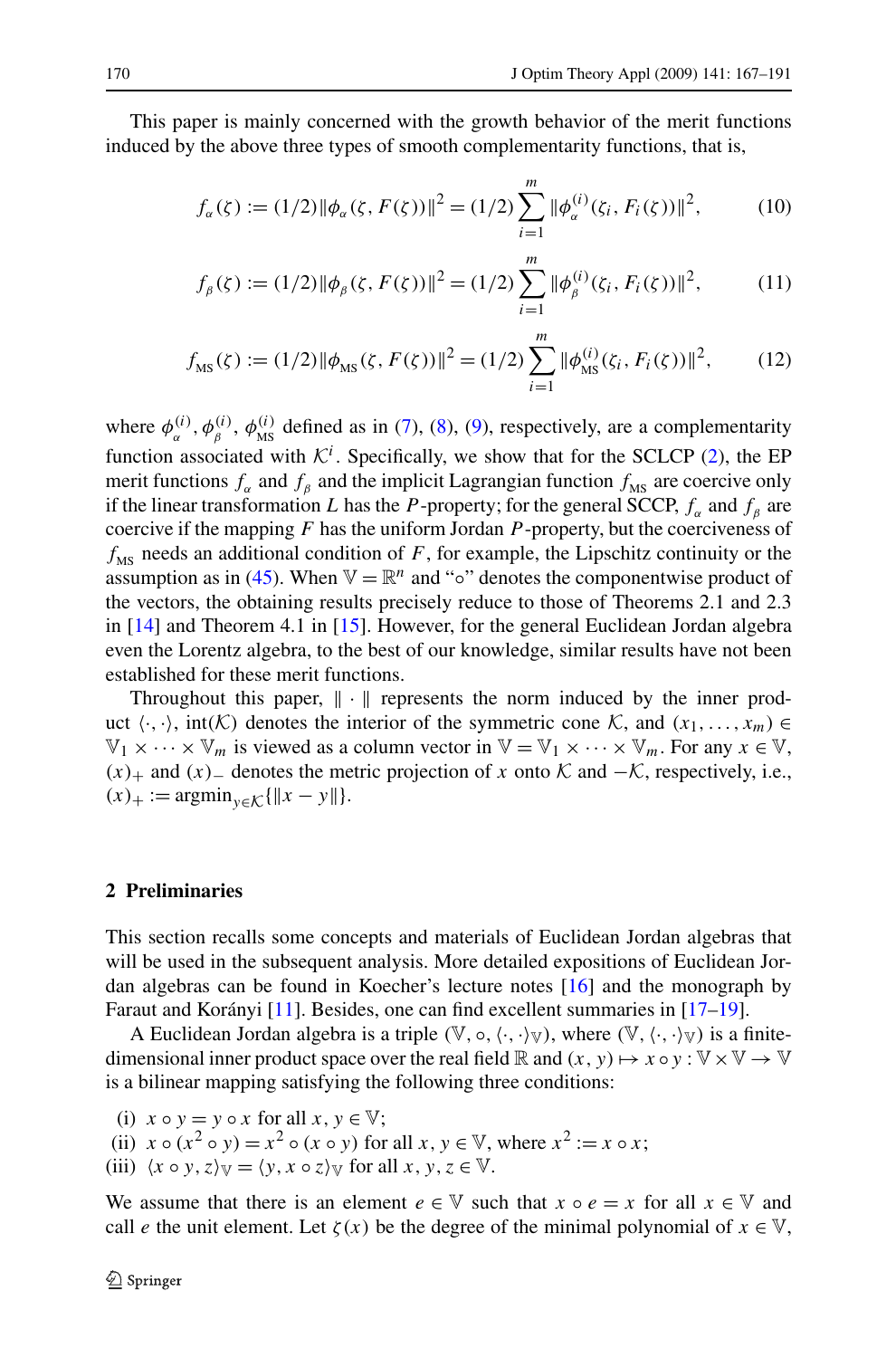which can be equivalently defined as  $\zeta(x) := \min\{k : \{e, x, x^2, \dots, x^k\}$  are linearly dependent}. Since  $\zeta(x) \le \dim(\mathbb{V})$  where  $\dim(\mathbb{V})$  denotes the dimension of  $\mathbb{V}$ , the rank of  $(\mathbb{V}, \circ)$  is well defined by  $q := \max{\{\zeta(x) : x \in \mathbb{V}\}\}$ . In a Euclidean Jordan algebra  $(\mathbb{V}, \circ, \langle \cdot, \cdot \rangle_{\mathbb{V}})$ , we denote  $\mathcal{K} := \{x^2 : x \in \mathbb{V}\}\$  by the set of squares. From The-orem III.2.1 of [\[11](#page-24-0)], K is a symmetric cone. This means that K is a self-dual closed convex cone with nonempty interior int $(K)$ , and for any  $x, y \in \text{int}(K)$ , there exists an invertible linear transformation  $\mathcal{T} : \mathbb{V} \to \mathbb{V}$  such that  $\mathcal{T}(\mathcal{K}) = \mathcal{K}$ .

A Euclidean Jordan algebra is said to be simple if it is not the direct sum of two Euclidean Jordan algebras. By Propositions III.4.4–III.4.5 and Theorem V.3.7 of [[11\]](#page-24-0), any Euclidean Jordan algebra is, in a unique way, a direct sum of simple Euclidean Jordan algebras. Moreover, the symmetric cone in a given Euclidean Jordan algebra is, in a unique way, a direct sum of symmetric cones in the constituent simple Euclidean Jordan algebras. Here are two popular examples of simple Euclidean Jordan algebras. One is the algebra  $\mathbb{S}^n$  of  $n \times n$  real symmetric matrices with the inner product  $\langle X, Y \rangle_{\mathbb{S}^n} := \text{Tr}(XY)$  and the Jordan product  $X \circ Y := (XY + YX)/2$ , where Tr*(X)* is the trace of *X* and *XY* is the usual matrix multiplication of *X* and *Y* . In this case, the unit element is the identity matrix in  $\mathbb{S}^n$  and the cone K is the set of all positive semidefinite matrices. The other is the Lorentz algebra  $\mathcal{L}^n$ , also called the quadratic forms algebra, with  $V = \mathbb{R}^n$ ,  $\langle \cdot, \cdot \rangle_V$  being the usual inner product in  $\mathbb{R}^n$  and the Jordan product defined by

$$
x \circ y := (\langle x, y \rangle_{\mathbb{R}^n}, x_1 y_2 + y_1 x_2), \tag{13}
$$

for any  $x = (x_1, x_2), y = (y_1, y_2) \in \mathbb{R} \times \mathbb{R}^{n-1}$ . Under this case, the unit element  $e = (1, 0, \ldots, 0) \in \mathbb{R}^n$ , and the associate cone, called the Lorentz cone (or the secondorder cone), is given by  $K := \{x = (x_1, x_2) \in \mathbb{R} \times \mathbb{R}^{n-1} : ||x_2|| \le x_1\}.$ 

Recall that an element *c*  $\in$  V is said to be idempotent if  $c^2 = c$ . Two idempotents *c* and *d* are said to be orthogonal if  $c \circ d = 0$ . We say that  $\{c_1, c_2, \ldots, c_k\}$  is a complete system of orthogonal idempotents if

$$
c_j^2 = c_j
$$
,  $c_j \circ c_i = 0$  if  $j \neq i$ ,  $j, i = 1, 2, ..., k$ , and  $\sum_{j=1}^k c_j = e$ .

A nonzero idempotent is said to be primitive if it cannot be written as the sum of two other nonzero idempotents. We call a complete system of orthogonal primitive idempotents a Jordan frame. Then, we have the following spectral decomposition theorem (see Theorem III.1.2 in [[11\]](#page-24-0)).

**Theorem 2.1** *Suppose that*  $A = (\mathbb{V}, \circ, \langle \cdot, \cdot \rangle_{\mathbb{V}})$  *is a Euclidean Jordan algebra with rank q*. *Then, for each*  $x \in V$ *, there exist a Jordan frame*  $\{c_1, c_2, \ldots, c_q\}$  *and real numbers*  $\lambda_1(x), \lambda_2(x), \ldots, \lambda_q(x)$  *such that*  $x = \sum_{j=1}^q \lambda_j(x) c_j$ . The numbers  $\lambda_j(x)$ (*counting multiplicities*), *which are uniquely determined by x*, *are called the eigenvalues of x*.

In the sequel, we denote by  $\lambda_{\text{max}}(x)$  and  $\lambda_{\text{min}}(x)$  the maximum eigenvalue and the minimum eigenvalue of *x* respectively and by  $tr(x) := \sum_{j=1}^{q} \lambda_j(x)$  the trace of *x*.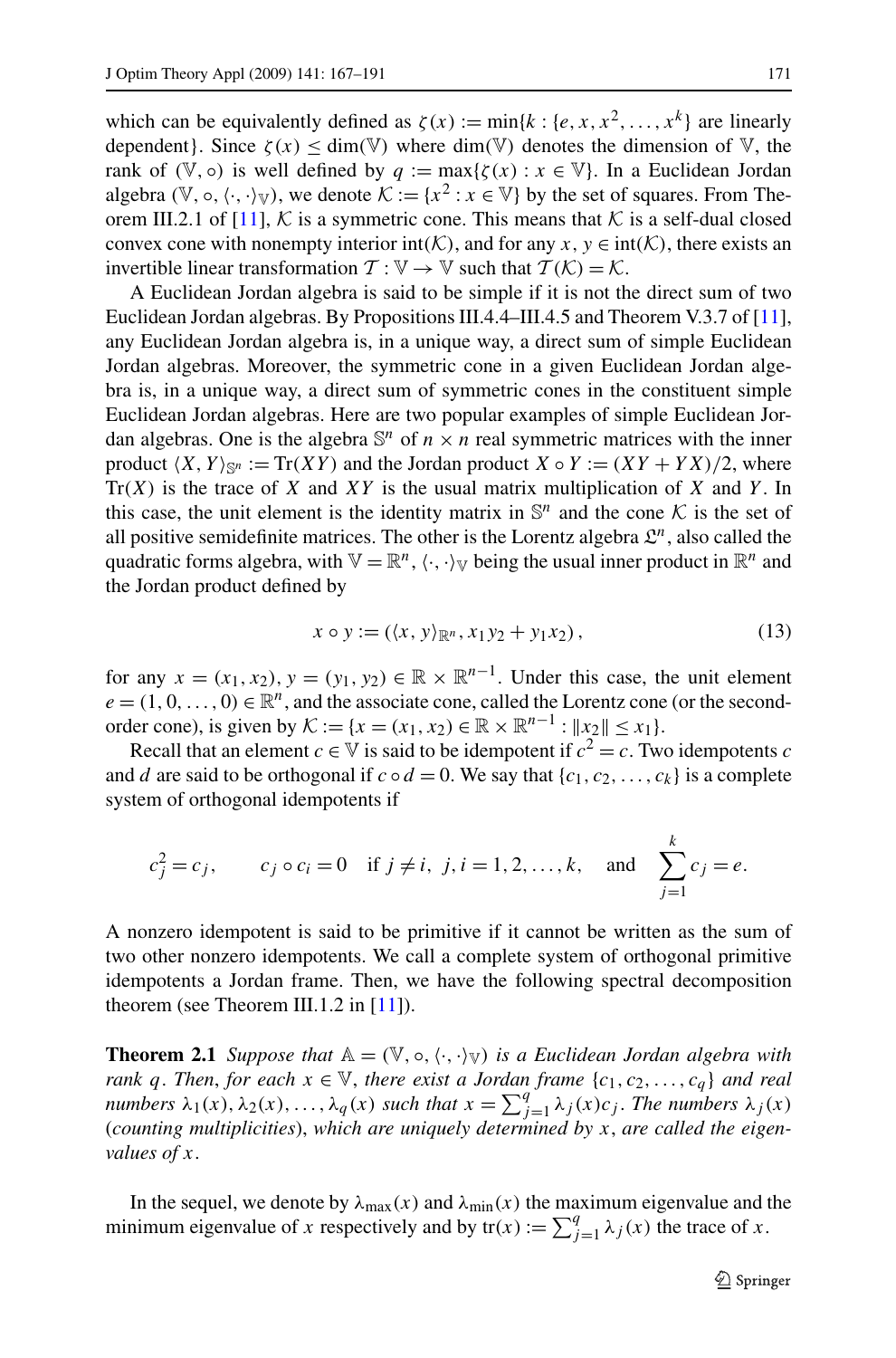<span id="page-5-0"></span>By Proposition III.1.5 of [\[11](#page-24-0)], a Jordan algebra  $\mathbb{A} = (\mathbb{V}, \circ)$  over  $\mathbb{R}$  with a unit element  $e \in V$  is Euclidean if and only if the symmetric bilinear form  $tr(x \circ y)$  is positive definite. Therefore, we may define an inner product  $\langle \cdot, \cdot \rangle$  on  $V$  by

$$
\langle x, y \rangle := \text{tr}(x \circ y), \quad \forall x, y \in \mathbb{V}.
$$

Let  $\|\cdot\|$  be the norm on  $\nabla$  induced by the inner product  $\langle \cdot, \cdot \rangle$ , namely,

$$
||x|| := \sqrt{\langle x, x \rangle} = \left(\sum_{j=1}^{q} \lambda_j^2(x)\right)^{1/2}, \quad \forall x \in \mathbb{V}.
$$

Then, by the Schwartz inequality, it is easy to verify that

$$
||x \circ y|| \le ||x|| \cdot ||y||, \quad \forall x, y \in \mathbb{V}.
$$
 (14)

For a given  $x \in V$ , we define the linear operator  $\mathcal{L} : V \to V$  by

$$
\mathcal{L}(x)y := x \circ y
$$
, for every  $y \in \mathbb{V}$ .

Since the inner product  $\langle \cdot, \cdot \rangle$  is associative by the associativity of tr $(\cdot)$  (see Propo-sition II.4.3 of [\[11](#page-24-0)]), i.e., for all *x*,  $y, z \in V$ , it holds that  $\langle x, y \circ z \rangle = \langle y, x \circ z \rangle$ , the linear operator  $\mathcal{L}(x)$  for each  $x \in V$  is symmetric with respect to  $\langle \cdot, \cdot \rangle$  in the sense that

$$
\langle \mathcal{L}(x)y, z \rangle = \langle y, \mathcal{L}(x)z \rangle, \quad \forall y, z \in \mathbb{V}.
$$

We say that elements x and y operator commute if  $\mathcal{L}(x)$  and  $\mathcal{L}(y)$  commute, i.e.,

$$
\mathcal{L}(x)\mathcal{L}(y) = \mathcal{L}(y)\mathcal{L}(x).
$$

Let  $\varphi : \mathbb{R} \to \mathbb{R}$  be a real-valued function. Then, it is natural to define a vectorvalued function associated with the Euclidean Jordan algebra  $\mathbb{A} = (\mathbb{V}, \circ, \langle \cdot, \cdot \rangle)$  by

$$
\varphi_{\mathbb{V}}(x) := \varphi(\lambda_1(x))c_1 + \varphi(\lambda_2(x))c_2 + \dots + \varphi(\lambda_q(x))c_q, \tag{15}
$$

where  $x \in \mathbb{V}$  has the spectral decomposition  $x = \sum_{j=1}^{q} \lambda_j(x) c_j$ . The function  $\varphi_{\mathbb{V}}$  is also called the Löwner operator in [\[19\]](#page-24-0) and shown to inherit many properties from  $\varphi$ . Especially, when  $\varphi(t)$  is chosen as max{0*,t*} and min{0*,t*} for  $t \in \mathbb{R}$ , respectively,  $\varphi$ <sub>V</sub> becomes the metric projection operator onto K and  $-\mathcal{K}$ ,

$$
(x)_{+} := \sum_{j=1}^{q} \max\left\{0, \lambda_{j}(x)\right\} c_{j}, \qquad (x)_{-} := \sum_{j=1}^{q} \min\left\{0, \lambda_{j}(x)\right\} c_{j}.
$$
 (16)

It is easy to verify that  $x = (x)_+ + (x)_-, |x| = (x)_+ - (x)_-$  and  $||x||^2 = ||(x)_+||^2 +$  $||(x)−||^2$ .

An important part in the theory of Euclidean Jordan algebras is the Peirce decomposition theorem which is stated as follows (see Theorem IV.2.1 of [[11\]](#page-24-0)).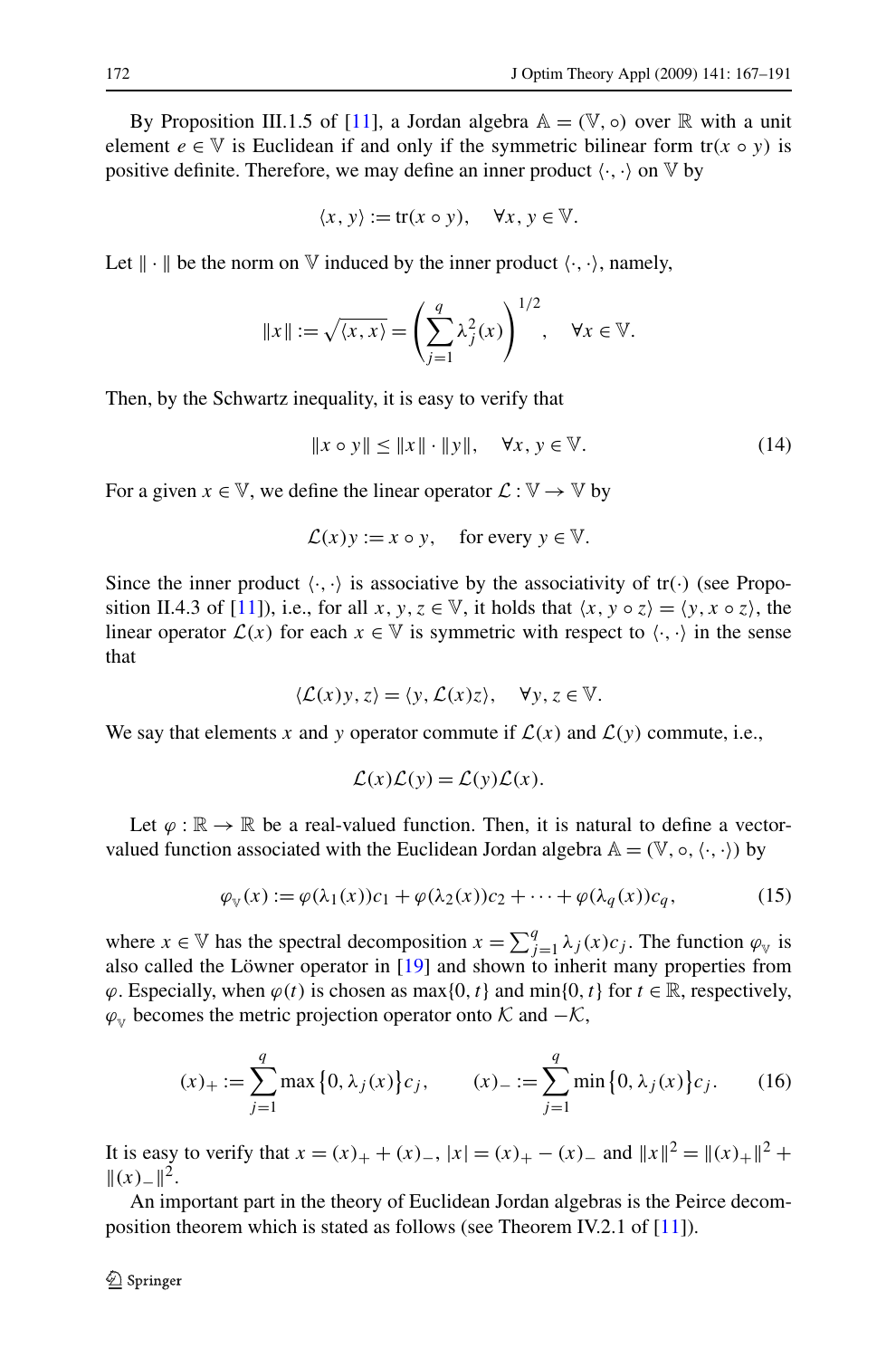<span id="page-6-0"></span>**Theorem 2.2** Let  $\mathbb{A} = (\mathbb{V}, \circ, \langle \cdot, \cdot \rangle)$  be a Euclidean Jordan algebra with rank q and *let*  $\{c_1, c_2, \ldots, c_q\}$  *be a Jordan frame in*  $\mathbb{V}$ *. For i*,  $j \in \{1, 2, \ldots, q\}$ , *define* 

$$
\mathbb{V}_{ii} := \{x \in \mathbb{V} : x \circ c_i = x\}, \qquad \mathbb{V}_{ij} := \{x \in \mathbb{V} : x \circ c_i = (1/2)x = x \circ c_j\}, \quad i \neq j.
$$

*Then, the space*  $\nabla$  *is the orthogonal direct sum of subspaces*  $\nabla$ <sub>*ij*</sub> (*i*  $\leq$  *j*). *Furthermore*,

(a)  $\mathbb{V}_{ij} \circ \mathbb{V}_{ij} \subseteq \mathbb{V}_{ii} + \mathbb{V}_{jj}$ ; (b)  $\mathbb{V}_{ii} \circ \mathbb{V}_{ik} \subset \mathbb{V}_{ik}$  *if*  $i \neq k$ ; (c)  $\mathbb{V}_{ii} \circ \mathbb{V}_{kl} = \{0\}$  *if*  $\{i, j\} \cap \{k, l\} = \emptyset$ .

To close this section, we recall the concepts of the *P* -property and the uniform Jordan *P* -property for a linear transformation and a nonlinear mapping.

**Definition 2.1** A linear transformation  $L : \mathbb{V} \to \mathbb{V}$  is said to have the *P*-property if

*ζ* and *L(ζ)* operator commute  $\zeta$  and  $L(\zeta)$  operator commute  $\implies x = 0.$ 

**Definition 2.2** A mapping  $F = (F_1, \ldots, F_m)$  with  $F_i : \mathbb{V} \to \mathbb{V}_i$  is said to have:

(i) the uniform Cartesian *P*-property if there is a positive scalar  $\rho$  such that, for any  $\zeta, \xi \in \mathbb{V}$ , there is an index  $\nu \in \{1, 2, ..., m\}$  such that

$$
\langle \zeta_{\nu} - \xi_{\nu}, F_{\nu}(\zeta) - F_{\nu}(\xi) \rangle \ge \rho \| \zeta - \xi \|^2,
$$

(ii) the uniform Jordan *P*-property if there is a positive scalar  $\rho$  such that, for any  $\zeta, \xi \in \mathbb{V}$ , there is an index  $\nu \in \{1, 2, ..., m\}$  such that

$$
\lambda_{\max} [(\zeta_{\nu} - \xi_{\nu}) \circ (F_{\nu}(\zeta) - F_{\nu}(\xi))] \ge \rho \|\zeta - \xi\|^2.
$$

Unless otherwise stated, in the subsequent analysis, we assume that  $A =$  $(V, \circ, \langle \cdot, \cdot \rangle)$  is a simple Euclidean Jordan algebra of rank *q* and dim $(V) = n$ .

# **3** Coerciveness of  $f_{\alpha}$  and  $f_{\beta}$

In this section, we study the conditions under which the EP merit functions  $f_\alpha$  and  $f_\beta$ are coercive. For this purpose, we need Lemma 3.1 of [[13\]](#page-24-0), which is stated as follows.

**Lemma 3.1** *For a given Jordan frame*  $\{c_1, c_2, \ldots, c_q\}$ , *if*  $z \in \mathbb{V}$  *can be written as* 

$$
z = \sum_{i=1}^q z_i c_i + \sum_{1 \leq i < j \leq q} z_{ij},
$$

 $\bigcirc$  Springer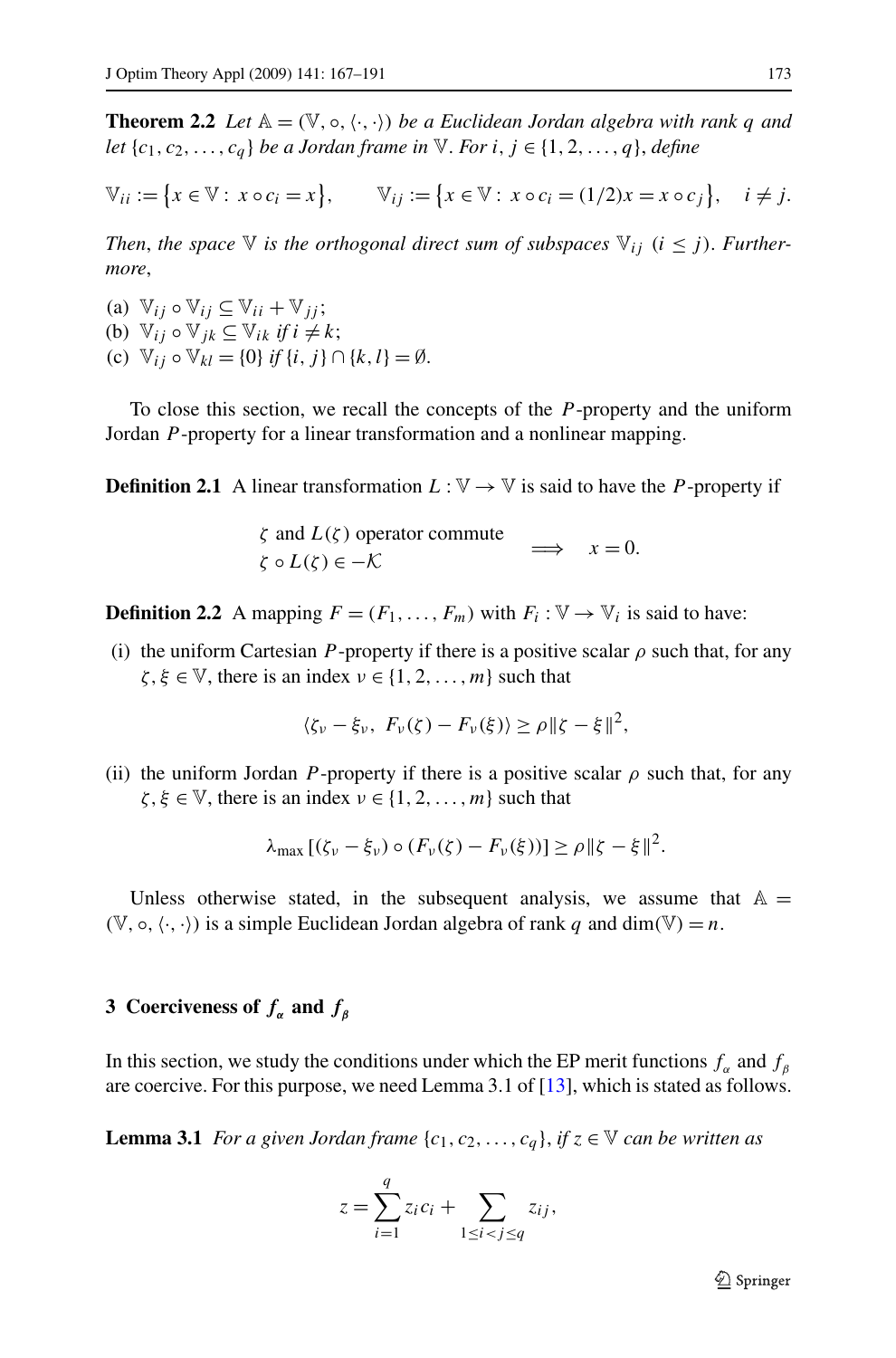<span id="page-7-0"></span>*with*  $z_i \in \mathbb{R}$  *for*  $i = 1, 2, ..., q$  *and*  $z_{ij} \in V_i$  *for*  $1 \leq i < j \leq q$ , *then* 

$$
z_{+} = \sum_{i=1}^{q} s_{i} c_{i} + \sum_{1 \leq i < j \leq q} s_{ij}, \qquad z_{-} = \sum_{i=1}^{q} w_{i} c_{i} + \sum_{1 \leq i < j \leq q} w_{ij},
$$

*where*  $s_i$  ≥  $(z_i)$  + ≥  $0, 0$  ≥  $(z_i)$  − ≥  $w_i$  *with*  $s_i + w_i = z_i$  *for*  $i = 1, ..., q$ , *and s<sub>ij</sub>*,  $w_{ij}$  ∈  $\mathbb{V}_{ij}$  *with*  $s_{ij} + w_{ij} = z_{ij}$  *for*  $1 \leq i < j \leq q$ .

The following lemma summarizes some important inequalities involved in the maximum eigenvalue and the minimum eigenvalue for any  $x \in V$ . Since their proofs can be found in Lemma 14 of  $[17]$  $[17]$  and Proposition 2.1 of  $[20]$  $[20]$ , we here omit them.

**Lemma 3.2** *For any*  $x, y \in V$ *, the following inequalities always hold:* 

- (a)  $\lambda_{\min}(x) \|c\|^2 \leq \langle x, c \rangle \leq \lambda_{\max}(x) \|c\|^2$  for any nonzero idempotent *c*;
- (b)  $|\lambda_{\max}(x + y) \lambda_{\max}(x)| \le ||y||$  and  $|\lambda_{\min}(x + y) \lambda_{\min}(x)| \le ||y||$ ;
- (c)  $\lambda_{\max}(x + y) \leq \lambda_{\max}(x) + \lambda_{\max}(y)$  *and*  $\lambda_{\min}(x + y) \geq \lambda_{\min}(x) + \lambda_{\min}(y)$ .

Using Lemmas [3.1](#page-6-0)–3.2, we may establish a lower bound for  $\|\phi_{\alpha}(x, y)\|$  and  $\|\phi_{\beta}(x,y)\|.$ 

**Lemma 3.3** *Let*  $\phi_{\alpha}$  *and*  $\phi_{\beta}$  *be given by* [\(7](#page-2-0)) *and* ([8\)](#page-2-0), *respectively. Then, for any*  $x, y \in \mathbb{V}$ ,

$$
\|\phi_{\alpha}(x,y)\| \ge \left[ (2\alpha - \alpha^2)/(2\alpha) \right] \max\left\{ [(\lambda_{\min}(x))_{-}]^2, \ [(\lambda_{\min}(y))_{-}]^2 \right\},\tag{17}
$$

$$
\|\phi_{\beta}(x,y)\| \ge \left[ (1-\beta^2)/(2\beta) \right] \max \left\{ [(\lambda_{\min}(x))_{-}]^2, \, [(\lambda_{\min}(y))_{-}]^2 \right\}.
$$
 (18)

*Proof* Suppose that *x* has the spectral decomposition  $x = \sum_{i=1}^{q} x_i c_i$  with  $x_i \in \mathbb{R}$  and  ${c_1, c_2, ..., c_q}$  being a Jordan frame. From Theorem [2.2](#page-6-0),  $y \in \mathbb{V}$  can be expressed by

$$
y = \sum_{i=1}^{q} y_i c_i + \sum_{1 \le i < j \le q} y_{ij},\tag{19}
$$

where  $y_i \in \mathbb{R}$  for  $i = 1, 2, ..., q$  and  $y_{ij} \in V_{ij}$ . Therefore, for any  $l \in \{1, 2, ..., q\}$ ,

$$
\langle c_l, x \circ y \rangle = \langle c_l \circ x, y \rangle = \left\langle x_l c_l, \sum_{i=1}^q y_i c_i + \sum_{1 \le i < j \le q} y_{ij} \right\rangle
$$
\n
$$
= x_l \left\langle c_l, \sum_{i=1}^q y_i c_i \right\rangle + x_l \left\langle c_l, \sum_{1 \le i < j \le q} y_{ij} \right\rangle
$$
\n
$$
= x_l y_l, \tag{20}
$$

where the last equality is due to the fact that  $\langle c_l, \sum_{1 \leq i < j \leq q} y_{ij} \rangle = 0$  by the orthogonality of  $V_{ij}$   $(i \leq j)$ .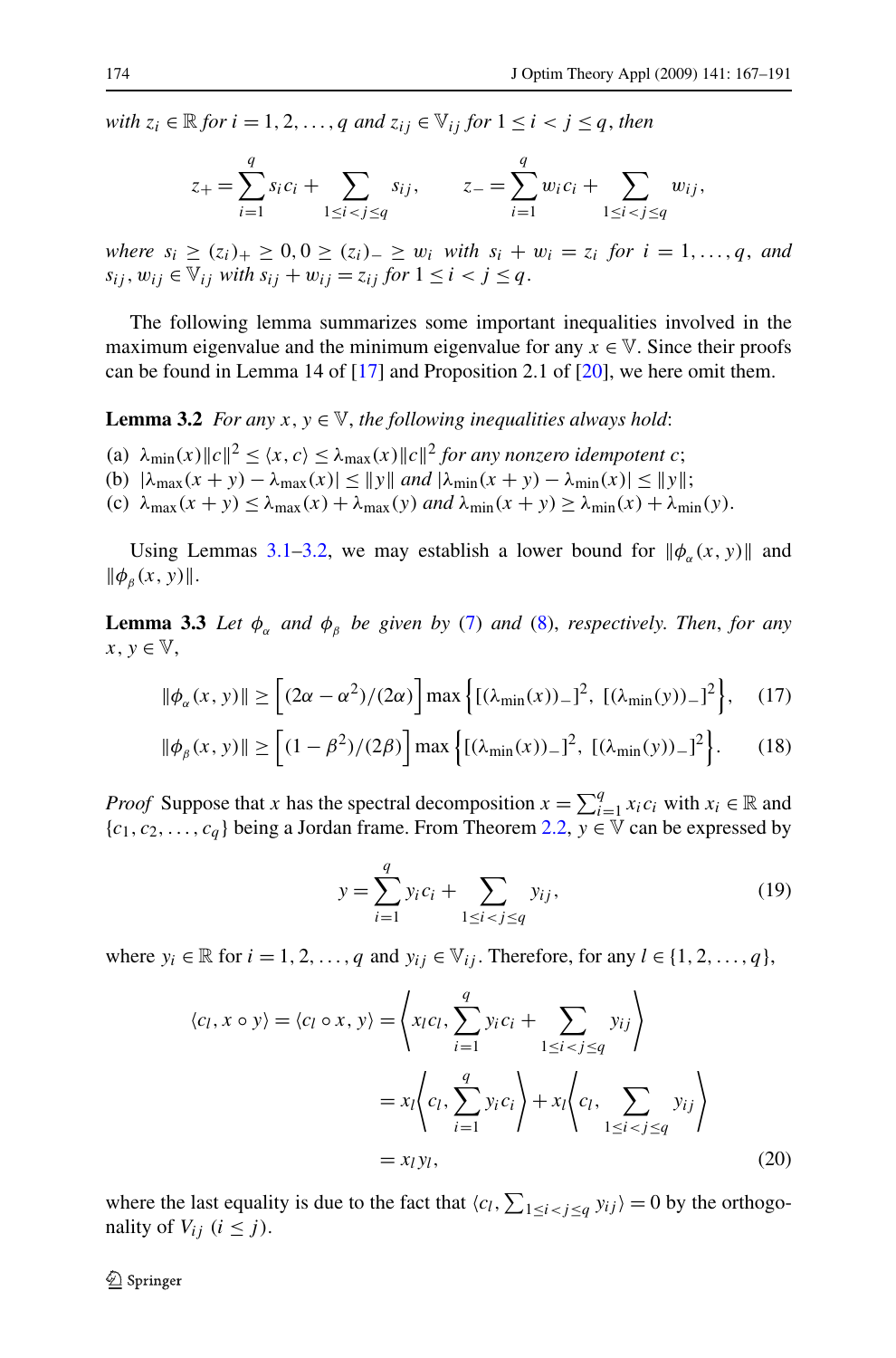<span id="page-8-0"></span>We next prove the inequality  $(17)$  $(17)$ . From  $(19)$  $(19)$  $(19)$  and the spectral decomposition of *x*,

$$
x + y = \sum_{i=1}^{q} (x_i + y_i)c_i + \sum_{1 \le i < j \le q} y_{ij},
$$

which together with Lemma [3.1](#page-6-0) implies that

$$
(x + y)_{-} = \sum_{i=1}^{q} u_i c_i + \sum_{1 \le i < j \le q} u_{ij},
$$

where  $u_i$  ≤  $(x_i + y_i)$ <sub>−</sub> ≤ 0 for  $i = 1, 2, ..., q$  and  $u_{ij}$  ∈  $\mathbb{V}_{ij}$ . By this, we can compute

$$
\langle c_l, [(x + y)_{-}]^2 \rangle = \langle c_l \circ \left( \sum_{i=1}^q u_i c_i + \sum_{1 \le i < j \le q} u_{ij} \right), (x + y)_{-} \rangle
$$
\n
$$
= \langle u_l c_l + \left( c_l \circ \sum_{1 \le i < j \le q} u_{ij} \right), \sum_{i=1}^q u_i c_i + \sum_{1 \le i < j \le q} u_{ij} \rangle
$$
\n
$$
= u_l^2 + u_l \langle c_l, \sum_{1 \le i < j \le q} u_{ij} \rangle + \langle \sum_{1 \le i < j \le q} u_{ij}, c_l \circ \sum_{i=1}^q u_i c_i \rangle
$$
\n
$$
+ \langle c_l \circ \sum_{1 \le i < j \le q} u_{ij}, \sum_{1 \le i < j \le q} u_{ij} \rangle
$$
\n
$$
= u_l^2 + \langle c_l, \left( \sum_{1 \le i < j \le q} u_{ij} \right)^2 \rangle, \quad \forall l = 1, 2, ..., q,
$$
\n(21)

where the last equality is due to the fact that  $\langle c_l, \sum_{1 \leq i < j \leq q} u_{ij} \rangle = 0$  by the orthogonality of  $V_{ij}$  ( $i \leq j$ ). Now, using [\(20](#page-7-0))–(21), we obtain that

$$
\langle c_l, -\phi_\alpha(x, y) \rangle = \langle c_l, x \circ y - (1/2\alpha) \left[ (x + y)_- \right]^2 \rangle
$$
  
=  $x_l y_l - (1/2\alpha) \left[ u_l^2 + \langle c_l, \left( \sum_{1 \le i < j \le q} u_{ij} \right)^2 \rangle \right]$   

$$
\le x_l y_l - (1/2\alpha) \left[ (x_l + y_l)_- \right]^2, \quad \forall l = 1, 2, \dots, q, \qquad (22)
$$

where the inequality is due to the following facts

$$
u_l \le (x_l + y_l)_- \le 0
$$
 and  $\left\langle c_l, \left( \sum_{1 \le i < j \le q} u_{ij} \right)^2 \right\rangle \ge 0.$ 

2 Springer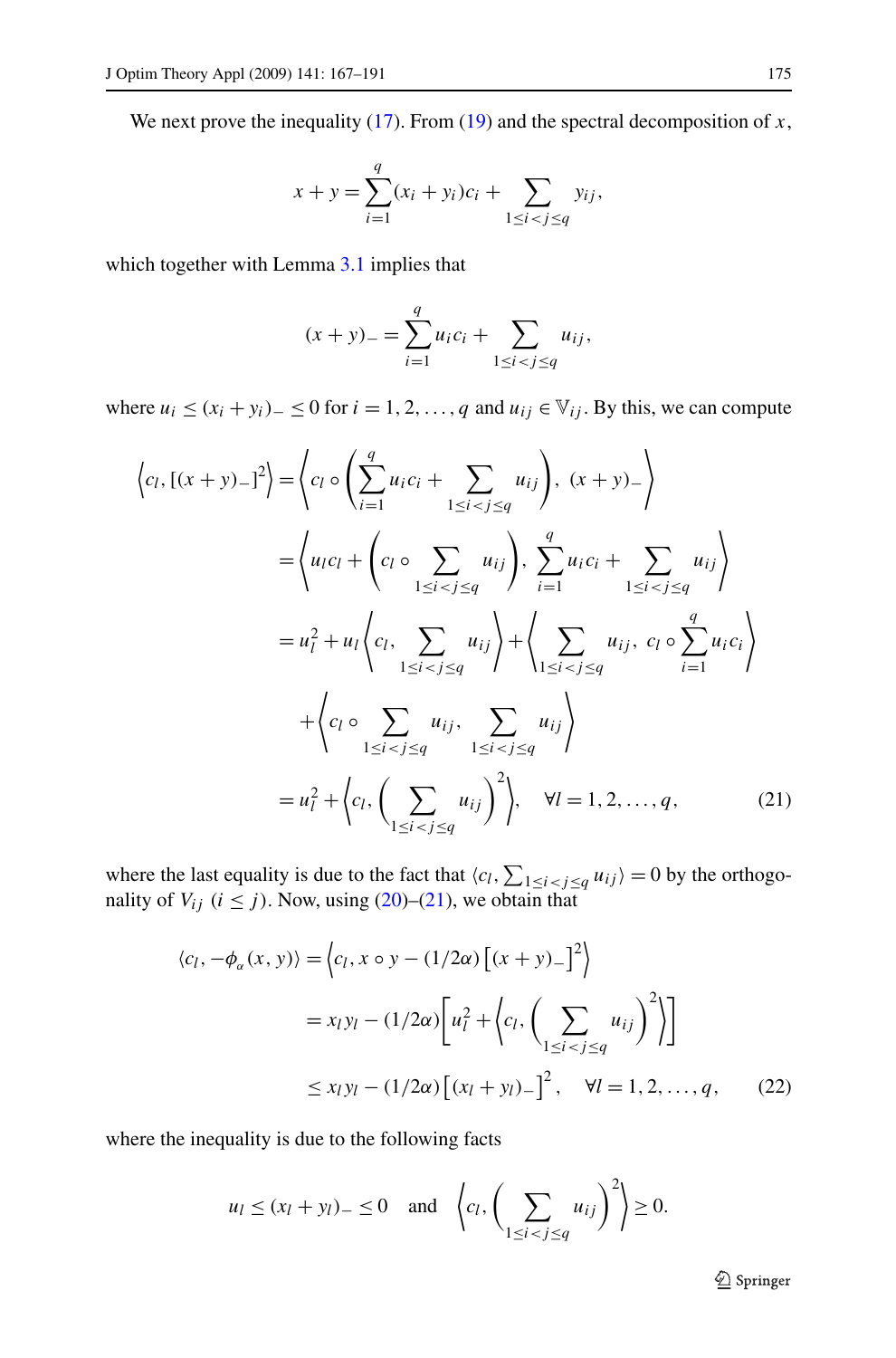<span id="page-9-0"></span>On the other hand, from Lemma  $3.2(a)$  $3.2(a)$  we have that

$$
\langle c_l, -\phi_\alpha(x, y) \rangle \ge \lambda_{\min}(-\phi_\alpha(x, y)) \|c_l\|^2 = \lambda_{\min}(-\phi_\alpha(x, y)), \quad \forall l = 1, 2, \dots, q.
$$
\n(23)

Thus, combining  $(22)$  $(22)$  with  $(23)$ , it follows that

$$
2\alpha\lambda_{\min}(-\phi_{\alpha}(x, y)) \leq 2\alpha x_{l}y_{l} - [(x_{l}+y_{l})-]^{2}, \quad \forall l=1, 2, \ldots, q.
$$

Let  $\lambda_{\min}(x) = x_{\nu}$  with  $\nu \in \{1, 2, ..., q\}$ . Then, we have particularly that

$$
2\alpha\lambda_{\min}(-\phi_{\alpha}(x, y)) \le 2\alpha\lambda_{\min}(x)y_{\nu} - [(\lambda_{\min}(x) + y_{\nu})_{-}]^{2}.
$$
 (24)

We next proceed to the proof for two cases:  $\lambda_{\min}(x) \le 0$  and  $\lambda_{\min}(x) > 0$ .

*Case* (i):  $\lambda_{\min}(x) \leq 0$ . Under this case, we prove the following inequality:

$$
2\alpha\lambda_{\min}(x)y_{\nu} - [(\lambda_{\min}(x) + y_{\nu})_{-}]^{2} \le -(2\alpha - \alpha^{2})[(\lambda_{\min}(x))_{-}]^{2}, \qquad (25)
$$

which, together with  $(24)$ , implies immediately

$$
\|\phi_{\alpha}(x,y)\| \ge |\lambda_{\min}(-\phi_{\alpha}(x,y))| \ge [(2\alpha - \alpha^2)/(2\alpha)] [(\lambda_{\min}(x))_{-}]^2. \tag{26}
$$

In fact, if  $\lambda_{\min}(x) + y_{\nu} \ge 0$ , then we can deduce that

$$
2\alpha\lambda_{\min}(x)y_v - [(\lambda_{\min}(x) + y_v)_-]^2 = 2\alpha(\lambda_{\min}(x)) - (y_v)_+ \leq -(2\alpha - \alpha^2)[(\lambda_{\min}(x))_-]^2;
$$

otherwise, we have that

$$
2\alpha\lambda_{\min}(x)y_{\nu} - [(\lambda_{\min}(x) + y_{\nu})_{-}]^{2} = 2\alpha\lambda_{\min}(x)y_{\nu} - [(\lambda_{\min}(x) + y_{\nu})]^{2}
$$
  
\n
$$
\leq -(2\alpha - \alpha^{2})[\lambda_{\min}(x)]^{2}
$$
  
\n
$$
= -(2\alpha - \alpha^{2})[(\lambda_{\min}(x))_{-}]^{2}.
$$

*Case* (ii):  $\lambda_{\min}(x) > 0$ . Under this case, the inequality (26) clearly holds. Summing up the above discussions, the inequality (26) holds for any  $x, y \in V$ . In view of the symmetry of *x* and *y* in  $\phi_{\alpha}(x, y)$ , we also have that

$$
\|\phi_{\alpha}(x,y)\| \ge \left[ (2\alpha - \alpha^2)/(2\alpha) \right] [(\lambda_{\min}(y))_{-}]^2,
$$

for any  $x, y \in V$ . Thus, the proof of the inequality [\(17\)](#page-7-0) is completed.

We next prove the inequality  $(18)$  $(18)$ . By the spectral decomposition of *x*, we have that  $(x_{-})^2 = \sum_{i=1}^{4} [(x_i)_{-}]^2 c_i$ , which in turn implies

$$
\langle c_l, (x_-)^2 \rangle = [(x_l)_-]^2, \quad \forall l = 1, 2, \dots, q. \tag{27}
$$

In addition, from Lemma [3.1](#page-6-0) and the expression of *y* given by ([19](#page-7-0)), it follows that

$$
y_{-} = \sum_{i=1}^{q} v_i c_i + \sum_{1 \le i < j \le q} v_{ij},
$$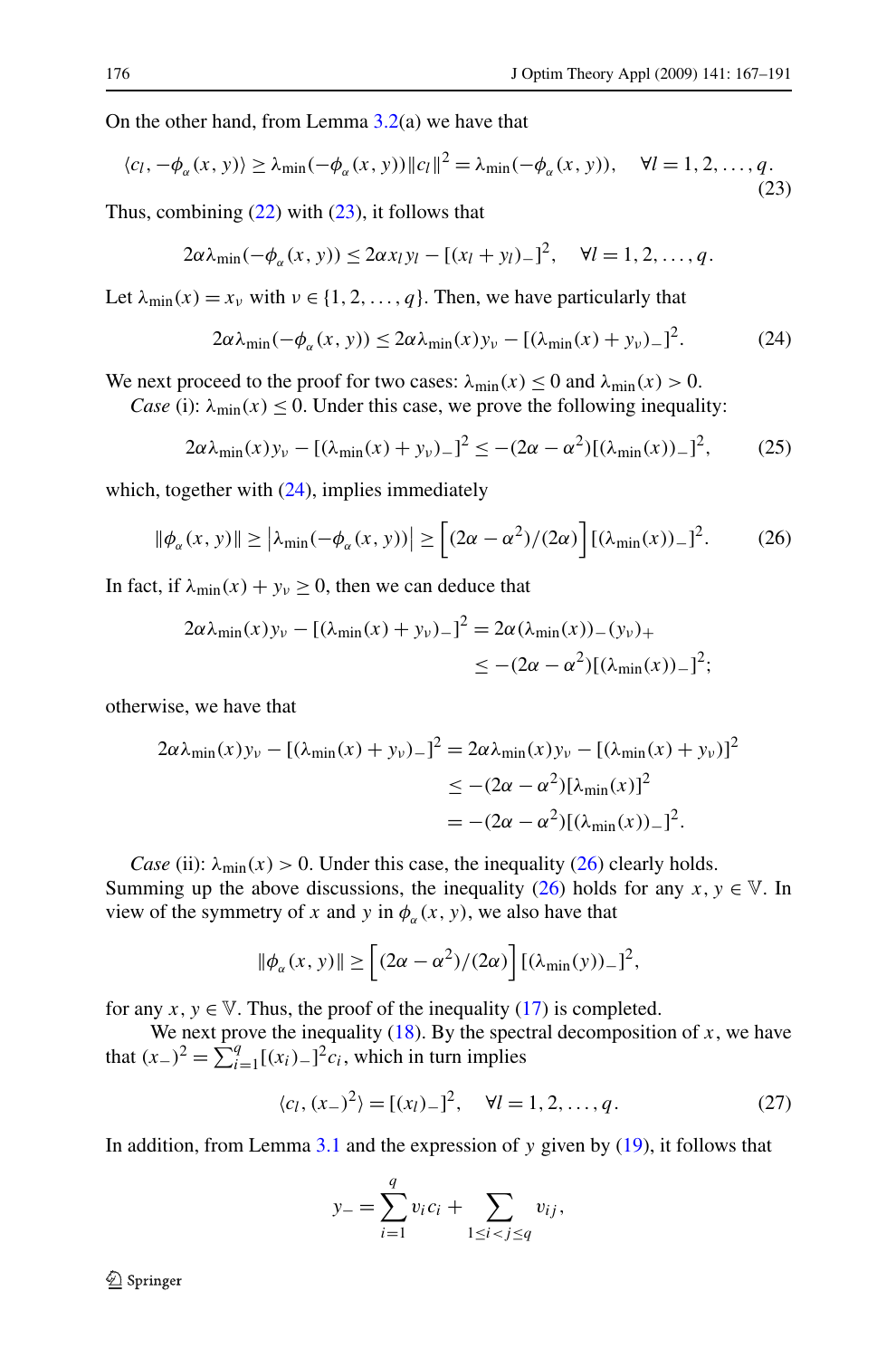where  $v_i$  ≤  $(y_i)$ <sub>−</sub> ≤ 0 for  $i = 1, 2, ..., q$  and  $v_{ij} \in V_{ij}$ . By the same arguments as ([21\)](#page-8-0),

$$
\langle c_l, (y_-)^2 \rangle = v_l^2 + \left\langle c_l, \left( \sum_{1 \le i < j \le q} v_{ij} \right)^2 \right\rangle, \quad \forall l = 1, 2, \dots, q. \tag{28}
$$

Now, from  $(20)$  $(20)$ ,  $(27)$  and  $(28)$ , it follows that

$$
\langle c_l, -\phi_\beta(x, y) \rangle = \langle c_l, x \circ y - (1/2\beta) \left[ (x_-)^2 + (y_-)^2 \right] \rangle
$$
  
=  $x_l y_l - (1/2\beta) \left[ ((x_l)_-)^2 + v_l^2 + \langle c_l, \left( \sum_{1 \le i < j \le q} v_{ij} \right)^2 \right] \right]$   

$$
\le x_l y_l - (1/2\beta) \left[ ((x_l)_-)^2 + (v_l)^2 \right]
$$
  

$$
\le x_l y_l - (1/2\beta) \left[ ((x_l)_-)^2 + ((y_l)_-)^2 \right], \quad \forall l = 1, 2, ..., q,
$$

where the first inequality is due to the nonnegativity of  $\langle c_l, (\sum_{1 \le i < j \le q} v_{ij})^2 \rangle$  and the second one is due to the fact that  $v_l \le (y_l)_-\le 0$ . On the other hand, by Lemma [3.2\(](#page-7-0)a),

$$
\langle c_l, -\phi_\beta(x, y) \rangle \geq \lambda_{\min}(-\phi_\beta(x, y)) \|c_l\|^2 = \lambda_{\min}(-\phi_\beta(x, y)), \quad \forall l = 1, 2, \dots, q.
$$

Combining the last two inequalities leads immediately to

$$
\lambda_{\min}(-\phi_{\beta}(x, y)) \le x_l y_l - (1/2\beta) \left[ ((x_l)_{-})^2 + ((y_l)_{-})^2 \right], \quad \forall l = 1, 2, ..., q.
$$

Let  $\lambda_{\min}(x) = x_v$  with  $v \in \{1, 2, ..., q\}$ , and suppose that  $\lambda_{\min}(x) \le 0$ . Then,

$$
\lambda_{\min}(-\phi_{\beta}(x, y)) \leq \lambda_{\min}(x)y_{\nu} - (1/2\beta) \left[ ((\lambda_{\min}(x))_{-})^{2} + ((y_{\nu})_{-})^{2} \right]
$$
  
\n
$$
\leq [(\lambda_{\min}(x))_{-}][(y_{\nu})_{-}] - (1/2\beta) \left[ ((\lambda_{\min}(x))_{-})^{2} + ((y_{\nu})_{-})^{2} \right]
$$
  
\n
$$
= -(1/2\beta) \left\{ \left[ \beta(\lambda_{\min}(x))_{-} - (y_{\nu})_{-} \right]^{2} + (1 - \beta^{2}) [(\lambda_{\min}(x))_{-}]^{2} \right\}
$$
  
\n
$$
\leq - \left[ (1 - \beta^{2})/(2\beta) \right] [(\lambda_{\min}(x))_{-}]^{2},
$$

which in turn implies

$$
\|\phi_{\beta}(x,y)\| \ge \left|\lambda_{\min}(-\phi_{\beta}(x,y))\right| \ge \left[(1-\beta^2)/(2\beta)\right] \left[(\lambda_{\min}(x))_{-}\right]^2. \tag{29}
$$

If  $\lambda_{\min}(x) = x_v > 0$ , then the inequality (29) is obvious. Thus, (29) holds for any *x*, *y*  $\in$  V. In view of the symmetry of *x* and *y* in  $\phi$ <sub>β</sub> (*x, y*), we also have

$$
\|\phi_{\beta}(x,y)\| \ge |\lambda_{\min}(-\phi_{\beta}(x,y))| \ge \left[ (1-\beta^2)/(2\beta) \right] [(\lambda_{\min}(y))_{-}]^2
$$

for any  $x, y \in V$ . Consequently, the desired result follows.  $\Box$ 

 $\mathcal{D}$  Springer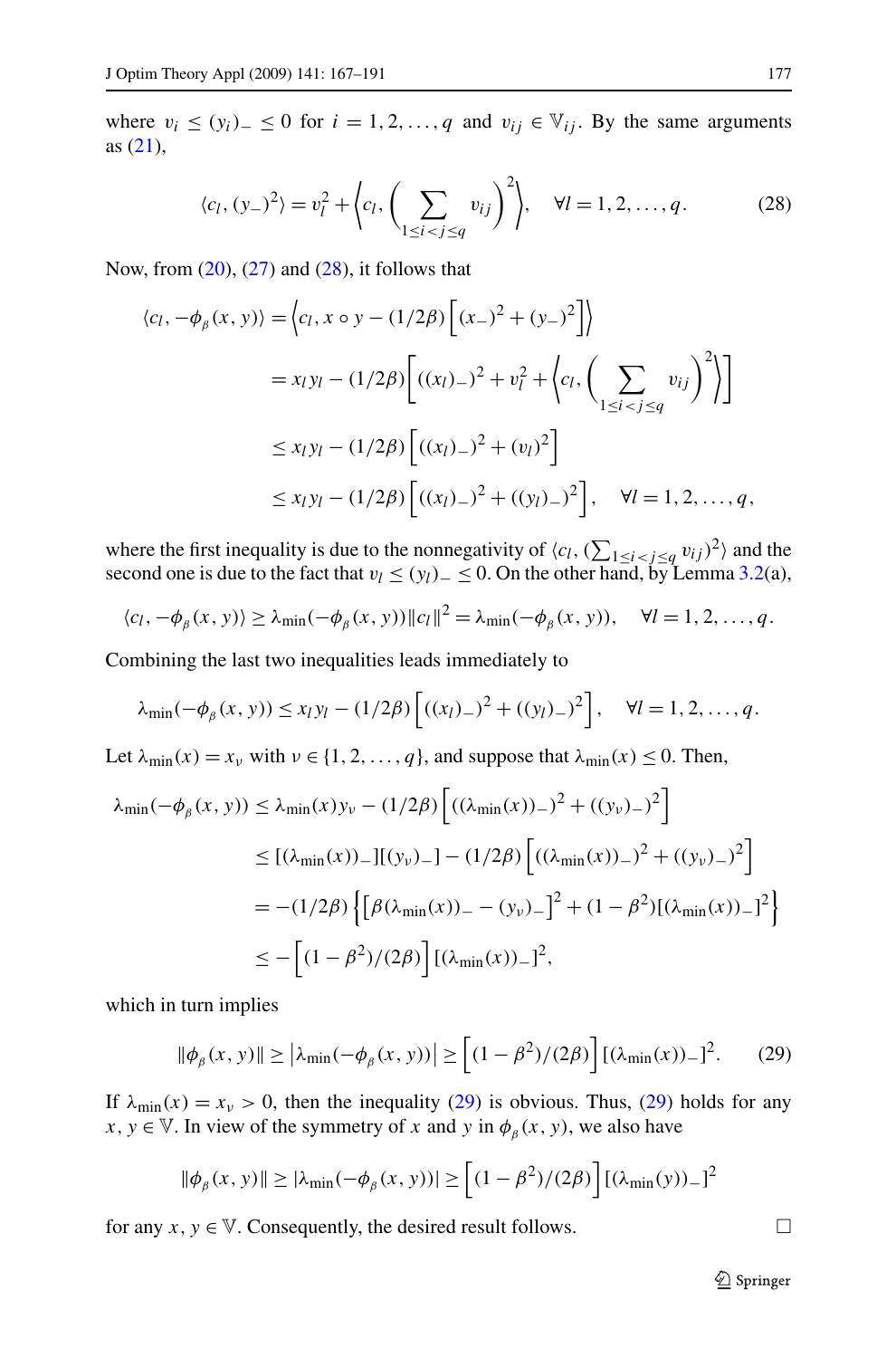<span id="page-11-0"></span>The following proposition characterizes an important property for the smooth EP complementarity functions  $\phi_{\alpha}$  and  $\phi_{\beta}$  under a unified framework.

**Proposition 3.1** *Let*  $\phi_{\alpha}$  *and*  $\phi_{\beta}$  *be given as in* ([7\)](#page-2-0) *and* [\(8](#page-2-0)), *respectively. Let* {*x*<sup>*k*</sup>} ⊂  $\vee$ *and*  $\{y^k\}$  ⊂  $\vee$  *be sequences satisfying one of the following conditions:* 

(i)  $\text{either } \lambda_{\min}(x^k) \rightarrow -\infty \text{ or } \lambda_{\min}(y^k) \rightarrow -\infty;$ (ii)  $\lambda_{\min}(x^k)$ ,  $\lambda_{\min}(y^k) > -\infty$ ,  $\lambda_{\max}(x^k)$ ,  $\lambda_{\max}(y^k) \to +\infty$  and  $||x^k \circ y^k|| \to +\infty$ . *Then*,  $\|\phi_{\alpha}(x^k, y^k)\| \to +\infty$  *and*  $\|\phi_{\beta}(x^k, y^k)\| \to +\infty$ .

*Proof* Under Case (i) the assertion is direct by Lemma [3.3.](#page-7-0) In what follows, we will prove the assertion under Case (ii). Notice that, in this case, the sequences  ${x^k}$ ,  ${y^k}$  and  ${x^k + y^k}$  are all bounded below since  $\lambda_{min}(x^k)$ ,  $\lambda_{min}(y^k) > -\infty$ and  $\lambda_{\min}(x^k + y^k) \ge \lambda_{\min}(x^k) + \lambda_{\min}(y^k) > -\infty$ . Therefore, the sequences { $[(x^k + y^k)]$ }  $y^k$ )−]<sup>2</sup>}, { $((x^k)$ −)<sup>2</sup>} and { $((y^k)$ −)<sup>2</sup>} are bounded. In addition, we also have  $\lambda_{\min}(x^k \circ \lambda)$  $y^k$ ) →  $-\infty$  or  $\lambda_{\max}(x^k \circ y^k)$  →  $+\infty$ , since  $||x^k \circ y^k||$  →  $+\infty$ .

If  $\lambda_{\min}(x^k \circ y^k) \to -\infty$  as  $k \to \infty$ , then by Lemma [3.2](#page-7-0)(c) there holds that

$$
\lambda_{\min}(-\phi_{\alpha}(x, y)) = \lambda_{\min} \left[ (x^{k} \circ y^{k}) - (1/2\alpha)((x^{k} + y^{k})_{-})^{2} \right]
$$
  
\n
$$
\leq \lambda_{\min}(x^{k} \circ y^{k}) + (1/2\alpha) \left\| ((x^{k} + y^{k})_{-})^{2} \right\|,
$$
  
\n
$$
\lambda_{\min}(-\phi_{\beta}(x, y)) = \lambda_{\min} \left[ (x^{k} \circ y^{k}) - (1/2\beta) \left( ((x^{k})_{-})^{2} + ((y^{k})_{-})^{2} \right) \right]
$$
  
\n
$$
\leq \lambda_{\min}(x^{k} \circ y^{k}) + (1/2\beta) \left\| ((x^{k})_{-})^{2} + ((y^{k})_{-})^{2} \right\|,
$$

which, together with the boundedness of  $\|(x^k + y^k) -)^2\|$  and  $\|(x^k) -)^2 + ((y^k) -)^2\|$ , implies that  $\lambda_{\min}(-\phi_{\alpha}(x^k, y^k)) \to -\infty$  and  $\lambda_{\min}(-\phi_{\beta}(x^k, y^k)) \to -\infty$ . Since

$$
\|\phi_{\alpha}(x^k, y^k)\| \ge |\lambda_{\min}(-\phi_{\alpha}(x, y))| \quad \text{and} \quad \|\phi_{\beta}(x^k, y^k)\| \ge |\lambda_{\min}(-\phi_{\beta}(x, y))|,
$$

we obtain immediately that  $\|\phi_{\alpha}(x^k, y^k)\| \to +\infty$  and  $\|\phi_{\beta}(x^k, y^k)\| \to +\infty$ .

If  $\lambda_{\max}(x^k \circ y^k) \to +\infty$  as  $k \to \infty$ , from Lemma [3.2](#page-7-0)(c) it then follows that

$$
\lambda_{\max}(-\phi_{\alpha}(x, y)) = \lambda_{\max} \left[ (x^{k} \circ y^{k}) - (1/2\alpha)((x^{k} + y^{k}) -)^{2} \right]
$$
  
\n
$$
\geq \lambda_{\max} (x^{k} \circ y^{k}) - (1/2\alpha) \left\| ((x^{k} + y^{k}) -)^{2} \right\|,
$$
  
\n
$$
\lambda_{\max}(-\phi_{\beta}(x, y)) = \lambda_{\max} \left[ (x^{k} \circ y^{k}) - (1/2\beta) \left( ((x^{k}) -)^{2} + ((y^{k}) -)^{2} \right) \right]
$$
  
\n
$$
\geq \lambda_{\max} (x^{k} \circ y^{k}) - (1/2\beta) \left\| ((x^{k}) -)^{2} + ((y^{k}) -)^{2} \right\|,
$$

which, by the boundedness of  $\|(x^k + y^k)^{-2}\|$  and  $\|(x^k)^{-2} + (y^k)^{-2}\|$ , implies that  $\lambda_{\text{max}}(-\phi_{\alpha}(x^{k},y^{k})) \rightarrow +\infty$  and  $\lambda_{\text{max}}(-\phi_{\beta}(x^{k},y^{k})) \rightarrow +\infty$ . Noting that

$$
\|\phi_{\alpha}(x^k, y^k)\| \ge |\lambda_{\max}(-\phi_{\alpha}(x^k, y^k))| \quad \text{and} \quad \|\phi_{\beta}(x^k, y^k)\| \ge |\lambda_{\max}(-\phi_{\beta}(x^k, y^k))|,
$$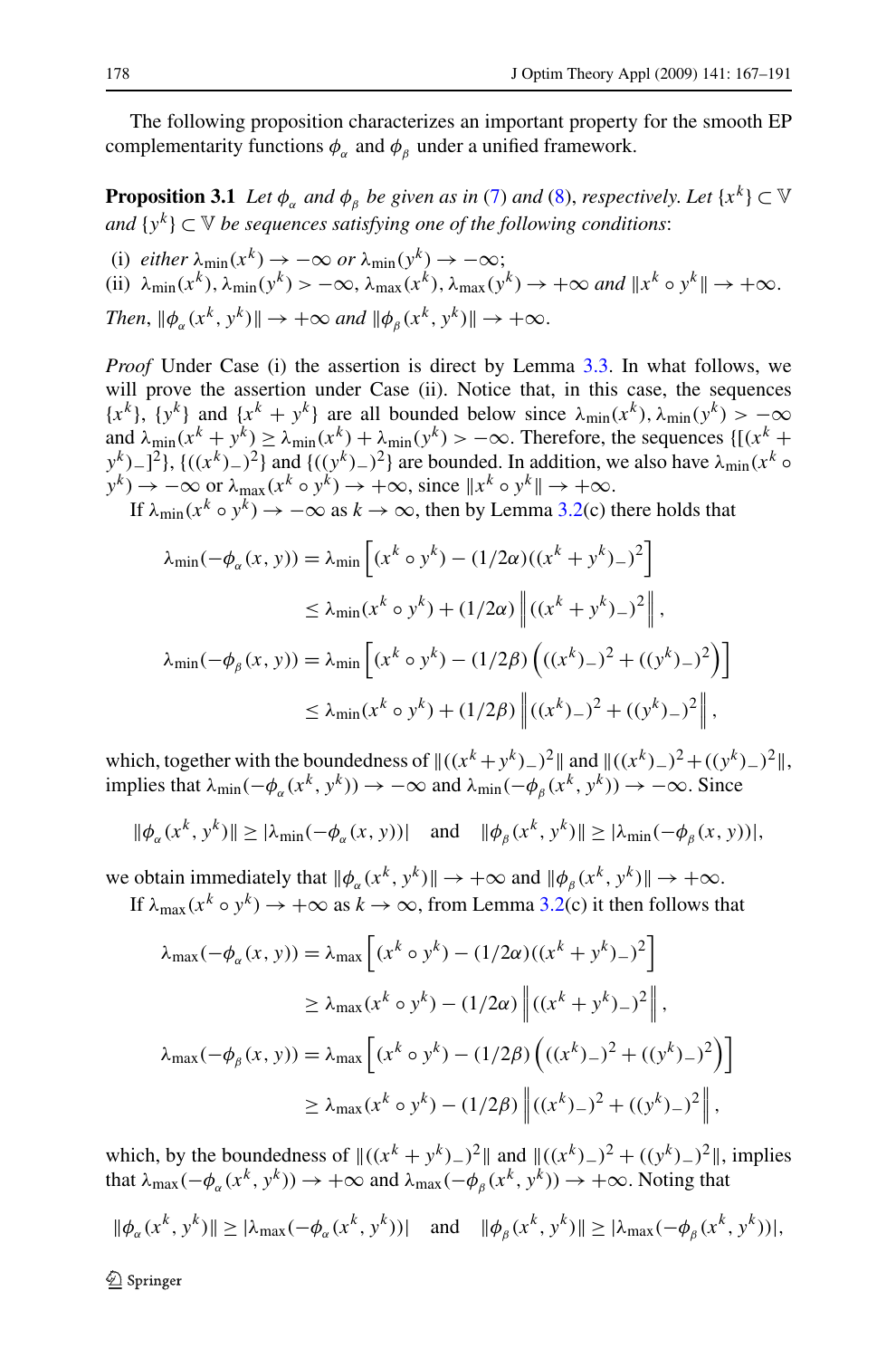<span id="page-12-0"></span>we obtain readily that  $\|\phi_{\alpha}(x^k, y^k)\| \to +\infty$  and  $\|\phi_{\beta}(x^k, y^k)\| \to +\infty$ .

When  $\mathbb{V} = \mathbb{R}^n$ , '∘' being the componentwise product of the vectors,  $\Vert x^k \circ y^k \Vert \to$  $+\infty$  automatically holds if  $\lambda_{\text{max}}(x^k)$ ,  $\lambda_{\text{max}}(y^k) \to +\infty$ , and Proposition [3.1](#page-11-0) reduces to the result of Lemma 2.5 in [\[21](#page-24-0)] for the NCPs. However, for the general Euclidean Jordan algebra, this condition is necessary as illustrated by the following example.

*Example 3.1* Consider the Lorentz algebra  $\mathcal{L}^n = (\mathbb{R}^n, \circ, \langle \cdot, \cdot \rangle_{\mathbb{R}^n})$  introduced in Sect. [2.](#page-3-0) Assume that  $n = 3$  and take the sequences  $\{x^k\}$  and  $\{y^k\}$  as follows:

$$
x^k = \begin{pmatrix} k \\ k \\ 0 \end{pmatrix}, \qquad y^k = \begin{pmatrix} k \\ -k \\ 0 \end{pmatrix}, \quad \text{for each } k.
$$

It is easy to verify that  $\lambda_{\min}(x^k) = 0$ ,  $\lambda_{\min}(y^k) = 0$ ,  $\lambda_{\max}(x^k)$ ,  $\lambda_{\max}(y^k) \to +\infty$ , but  $\Vert x^k \circ y^k \Vert \to +\infty$ . For such  $\{x^k\}$  and  $\{y^k\}$ , by computation we have that  $\|\phi_\alpha(x^k, y^k)\| = 0$  and  $\|\phi_\beta(x^k, y^k)\| = 0$ , i.e. the conclusion of Proposition [3.1](#page-11-0) does not hold.

In the subsequent analysis, we use often the continuity of the Jordan product stated by the following lemma. Since the proof can be found in [[10\]](#page-24-0), we omit it.

**Lemma 3.4** *Let*  $\{x^k\}$  *and*  $\{y^k\}$  *be the sequences such that*  $x^k \to \bar{x}$  *and*  $y^k \to \bar{y}$  *when*  $k \to \infty$ . *Then, we have that*  $x^k \circ y^k \to \bar{x} \circ \bar{y}$ .

Now, we are in a position to establish the coerciveness of  $f_\alpha$  and  $f_\beta$ . Assume that  $A = (V, o, \langle \cdot, \cdot \rangle)$  is a general Euclidean Jordan algebra. We consider first the SCLCP case.

**Theorem 3.1** *Let*  $f_\alpha$  *and*  $f_\beta$  *be given by* [\(10](#page-3-0)) *and* [\(12](#page-3-0)), *respectively. If*  $F(\zeta) =$  $L(\zeta) + b$ , with the linear transformation *L* having the *P*-property, then  $f_a$  and  $f_b$ *are coercive*.

*Proof* Let  $\{\zeta^k\}$  be a sequence such that  $\|\zeta^k\| \to +\infty$ . We need only to prove that

$$
f_{\alpha}(\zeta^k) \to +\infty, \qquad f_{\beta}(\zeta^k) \to +\infty. \tag{30}
$$

By passing to a subsequence if necessary, we assume that  $\zeta^k / ||\zeta^k|| \to \overline{\zeta}$ , and consequently  $(L(\zeta^k) + b)/\|\zeta^k\| \to L(\bar{\zeta})$ . If  $\lambda_{\min}(\zeta^k) \to -\infty$ , then from Proposition [3.1](#page-11-0) it follows that  $\|\phi_{\alpha}(\zeta^k, L(\zeta^k) + b)\|$ ,  $\|\phi_{\beta}(\zeta^k, L(\zeta^k) + b)\| \to +\infty$ , which in turn implies (30).

Now, assume that  $\{\zeta^k\}$  is bounded below. We argue that the sequence  $\{L(\zeta^k)+b\}$ is unbounded by contradiction. Suppose that  ${L(\zeta^k) + b}$  is bounded. Then,

$$
L(\bar{\zeta}) = \lim_{k \to \infty} \left[ (L(\zeta^k) + b) / \|\zeta^k\| \right] = 0 \in \mathcal{K}.
$$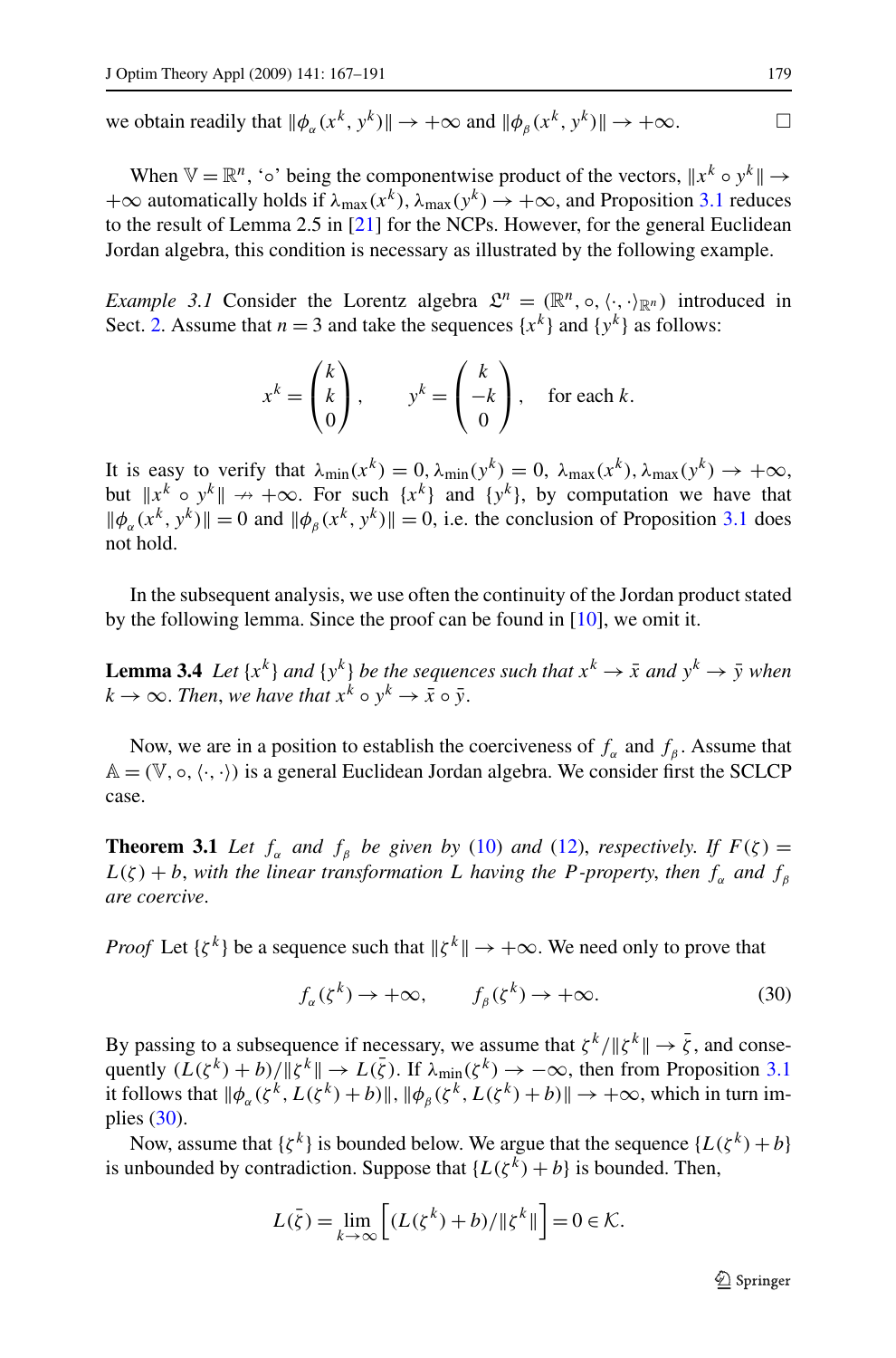<span id="page-13-0"></span>Since  $\{\zeta^k\}$  is bounded below and  $\lambda_{\max}(\zeta^k) \to +\infty$  by  $\|\zeta^k\| \to +\infty$ , there is an element  $\overline{d} \in \mathbb{V}$  such that  $(\zeta^k - \overline{d}) / ||\zeta^k - \overline{d}|| \in \mathcal{K}$  for each  $\overline{k}$ . Noting that  $\mathcal{K}$  is closed, we have

$$
\lim_{k \to \infty} (\zeta^k - \bar{d}) / \|\zeta^k - \bar{d}\| = \bar{\zeta} / \|\bar{\zeta}\| = \bar{\zeta} \in \mathcal{K}.
$$

Thus,  $\bar{\zeta} \in \mathcal{K}$ ,  $L(\bar{\zeta}) \in \mathcal{K}$  and  $\bar{\zeta} \circ L(\bar{\zeta}) = 0$ . From Proposition 6 of [\[18](#page-24-0)], it follows that  $\bar{\zeta}$  and  $L(\bar{\zeta})$  operator commute. This, together with  $\bar{\zeta} \circ L(\bar{\zeta}) = 0 \in -\mathcal{K}$  and the *P* -property of *L*, implies that  $\bar{\zeta} = 0$ , yielding a contradiction to  $\|\bar{\zeta}\| = 1$ . Hence, the sequence  $\{L(\zeta^k)+b\}$  is unbounded. Without loss of generality, assume that  $\|L(\zeta^k)+b\|$  $b \parallel \rightarrow +\infty$ .

If  $\lambda_{\min}(L(\zeta^k) + b) \to -\infty$ , then using Proposition [3.1](#page-11-0) yields the desired re-sult ([30\)](#page-12-0). We next assume that the sequence  $\{L(\zeta^k) + b\}$  is bounded below. We prove that

$$
(\zeta^k / \|\zeta^k\|) \circ \left[ (L(\zeta^k) + b) / \|\zeta^k\| \right] \to 0. \tag{31}
$$

Suppose that (31) does not hold; then, from Lemma [3.4,](#page-12-0) it follows that

$$
\bar{\zeta} \circ L(\bar{\zeta}) = \lim_{k \to +\infty} \left[ (\zeta^k - d) / \|\zeta^k\| \right] \circ \left[ (L(\zeta^k) + b - d) / \|\zeta^k\| \right] = 0 \quad \forall d \in \mathbb{V}. \tag{32}
$$

Since  $\{\zeta^k\}$  and  $\{L(\zeta^k) + b\}$  are bounded below and  $\lambda_{\max}(\zeta^k)$ ,  $\lambda_{\max}(L(\zeta^k) + b) \rightarrow$ +∞, there is an element  $\tilde{d}$  such that  $\zeta^k - \tilde{d} \in \mathcal{K}$  and  $L(\zeta^k) + b - \tilde{d} \in \mathcal{K}$  for each *k*. Therefore,

$$
\left[ (\zeta^k - \tilde{d}) / \|\zeta^k\| \right] \in \mathcal{K}, \qquad \left[ (L(\zeta^k) + b - \tilde{d}) / \|\zeta^k\| \right] \in \mathcal{K}, \quad \forall k.
$$

Noting that K is closed,  $\bar{\zeta} = \lim_{k \to \infty} (\zeta^k - \tilde{d}) / ||\zeta^k||$  and  $L(\bar{\zeta}) = \lim_{k \to \infty} [(L(\zeta^k) +$  $b - \tilde{d}$ )/|| $\zeta^k$ ||], we have

$$
\bar{\zeta} \in \mathcal{K}, \qquad L(\bar{\zeta}) \in \mathcal{K}.
$$

From (32) and (33) and Proposition 6 of [\[18](#page-24-0)], it follows that  $\bar{\zeta}$  and  $L(\bar{\zeta})$  operator commute. Using the *P*-property of *L* and noting that  $\bar{\zeta} \circ L(\bar{\zeta}) = 0 \in -\mathcal{K}$ , we then obtain  $\bar{\zeta} = 0$ , which clearly contradicts  $\|\bar{\zeta}\| = 1$ . Therefore, (31) holds. Since  $\|\zeta^k\| \to +\infty$ , we have  $\|\zeta^{k} \circ (L(\zeta^{k}) + b)\| \to +\infty$ . Combining with  $\lambda_{\min}(\zeta^{k}), \lambda_{\min}(\tilde{L}(\zeta^{k}) + b)$  >  $-\infty$  and  $\|\zeta^k\|$ ,  $\|L(\zeta^k) + b\| \to +\infty$ , it follows that the sequences  $\{\zeta^k\}$  and  $\{L(\zeta^k) + b\| \to +\infty\}$ *b*} satisfy condition (ii) of Proposition [3.1](#page-11-0). This means that the result [\(30](#page-12-0)) holds.  $\Box$ 

**Theorem 3.2** *Let*  $f_a$  *and*  $f_b$  *be defined as in* ([10\)](#page-3-0) *and* ([12\)](#page-3-0), *respectively. If the mapping F has the uniform Jordan P-property, then*  $f_{\alpha}$  *and*  $f_{\beta}$  *are coercive.* 

*Proof* The proof technique is similar to that of Theorem 4.1 in [\[15](#page-24-0)]. For completeness, we include it. Let  $\{\zeta^k\}$  be a sequence such that  $\|\zeta^k\| \to +\infty$ . Corresponding to the Cartesian structure of V, let  $\zeta^k = (\zeta_1^k, \ldots, \zeta_m^k)$  with  $\zeta_i^k \in V_i$  for each *k*. Define

$$
J := \left\{ i \in \{1, 2, \ldots, m\} \mid \{\zeta_i^k\} \text{ is unbounded} \right\}.
$$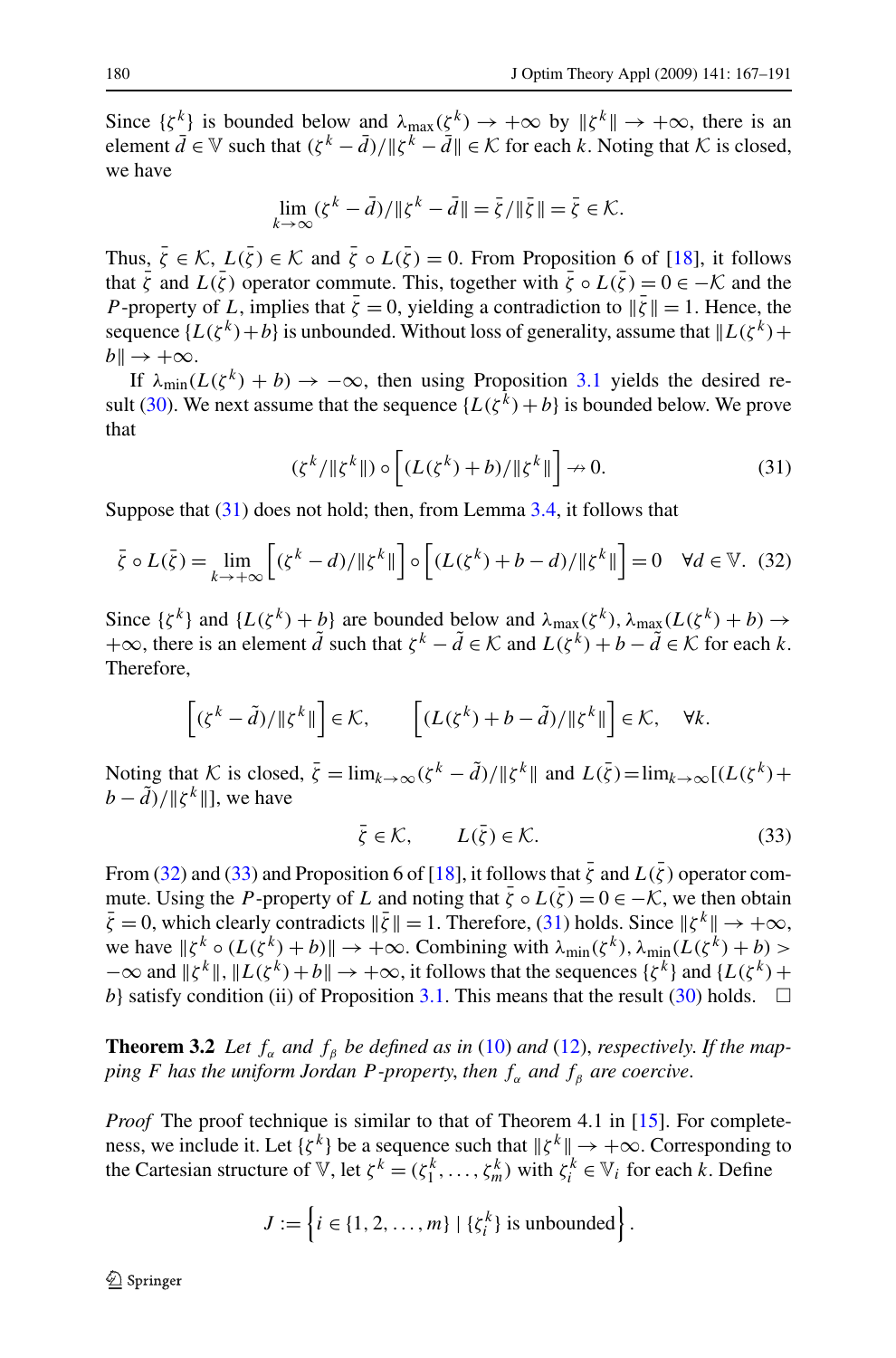Clearly, the set  $J \neq \emptyset$ , since  $\{\zeta^k\}$  is unbounded. Let  $\{\xi^k\}$  be a bounded sequence with  $\xi^k = (\xi^k_1, \dots, \xi^k_m)$  and  $\xi^k_i \in V_i$  for  $i = 1, 2, \dots, m$ , where  $\xi^k_i$  for each *k* is defined as follows:

$$
\xi_i^k = \begin{cases} 0, & \text{if } i \in J, \\ \zeta_i^k, & \text{otherwise,} \end{cases}
$$

with  $i = 1, 2, \ldots, m$ . Since *F* has the uniform Jordan *P*-property, there is a constant  $\rho > 0$  such that

$$
\rho \| \xi^{k} - \xi^{k} \|^{2} \leq \max_{i=1,...,m} \lambda_{\max} \left[ (\xi_{i}^{k} - \xi_{i}^{k}) \circ (F_{i}(\xi^{k}) - F_{i}(\xi^{k})) \right]
$$
  

$$
= \lambda_{\max} \left[ \xi_{\nu}^{k} \circ (F_{\nu}(\xi^{k}) - F_{\nu}(\xi^{k})) \right]
$$
  

$$
\leq \| \xi_{\nu}^{k} \circ (F_{\nu}(\xi^{k}) - F_{\nu}(\xi^{k})) \|
$$
  

$$
\leq \| \xi_{\nu}^{k} \| \| F_{\nu}(\xi^{k}) - F_{\nu}(\xi^{k}) \|,
$$
 (34)

where *ν* is an index from  $\{1, 2, \ldots, m\}$  for which the maximum is attained and the last inequality is due to [\(14](#page-5-0)). Clearly,  $v \in J$  by the definition of  $\{\xi^k\}$ ; consequently,  $\{\zeta_v^k\}$  is unbounded. Without loss of generality, we assume that

$$
\|\zeta_v^k\| \to +\infty. \tag{35}
$$

Since

$$
\|\zeta^{k} - \xi^{k}\|^{2} \ge \|\zeta_{\nu}^{k} - \xi_{\nu}^{k}\|^{2} = \|\zeta_{\nu}^{k}\|^{2}, \quad \text{for each } k,
$$
 (36)

dividing both sides of (34) by  $\|\zeta_v^k\|$  then yields that

$$
\rho \| \zeta_{\nu}^{k} \| \leq \| F_{\nu}(\zeta^{k}) - F_{\nu}(\xi^{k}) \| \leq \| F_{\nu}(\zeta^{k}) \| + \| F_{\nu}(\xi^{k}) \|.
$$

Notice that  ${F(\xi^k)}$  is bounded, since the mapping *F* is continuous and  ${\xi^k}$  is bounded. Hence, the last inequality implies immediately

$$
||F_{\nu}(\zeta^{k})|| \to +\infty. \tag{37}
$$

In addition, we can verify by contradiction that

$$
\|\zeta_v^k \circ F_v(\zeta^k)\| \to +\infty. \tag{38}
$$

In fact, if  $\{\|\zeta_v^k \circ F_v(\zeta^k)\|\}$  is bounded, then on the one hand we have

$$
\lim_{k \to \infty} \|\zeta_v^k \circ (F_v(\zeta^k) - F_v(\xi^k))\| / \|\zeta_v^k\|^2 = 0,
$$

but on the other hand, the inequality  $(36)$  implies

$$
\lim_{k \to +\infty} \rho \| \zeta^k - \xi^k \|^2 / \| \zeta_v^k \|^2 \ge \rho > 0,
$$

which clearly contradicts the third inequality in  $(34)$ . Thus, from  $(35)$ ,  $(37)$ ,  $(38)$ , the sequences  $\{\zeta_v^k\}$  and  $\{F_v(\zeta^k)\}$  satisfy the conditions of Proposition [3.1.](#page-11-0) Therefore,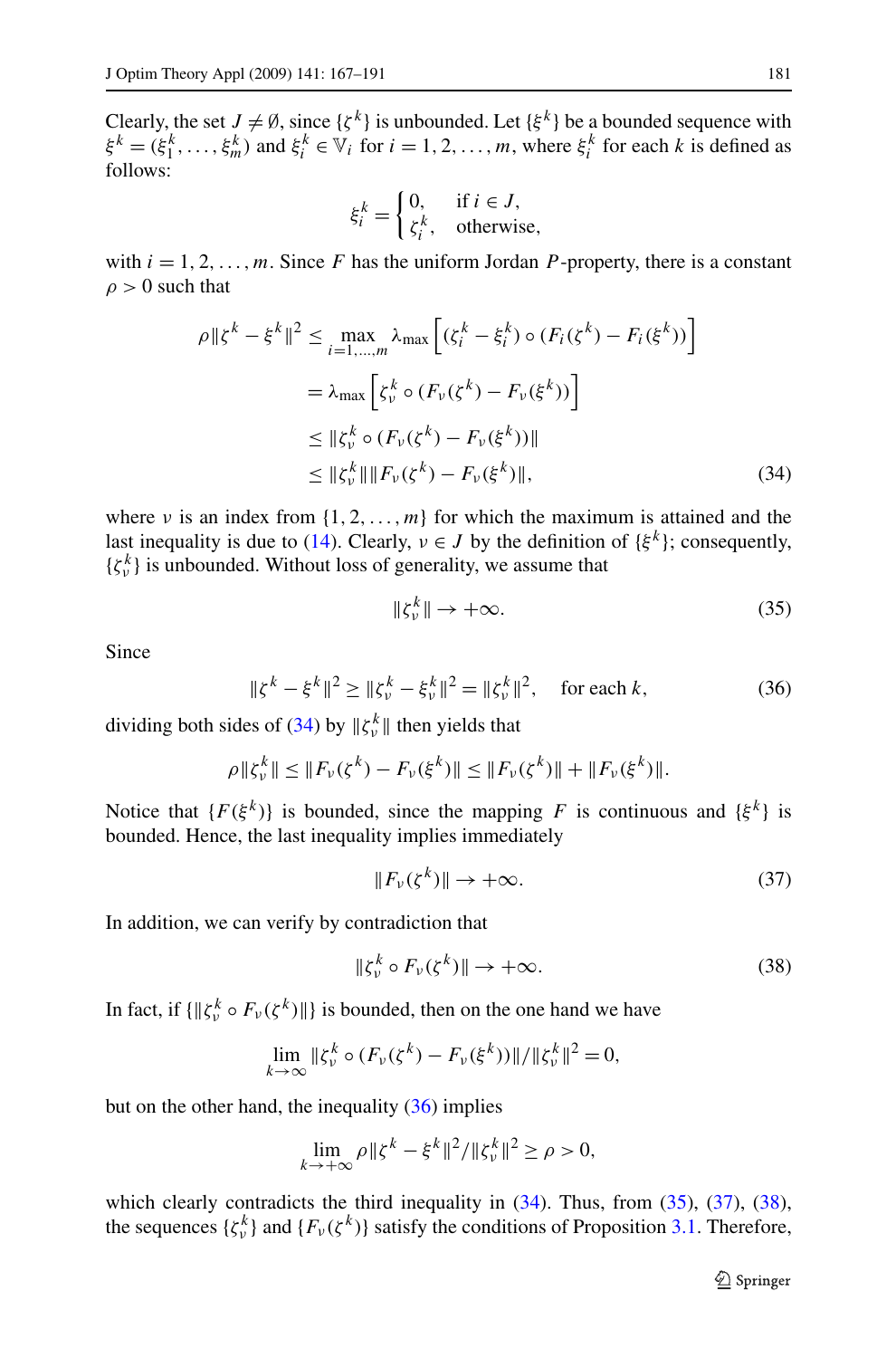<span id="page-15-0"></span>there necessarily holds that  $\|\phi_{\alpha}^{(\nu)}(\zeta_{\nu}^k, F_{\nu}(\zeta^k))\| \to +\infty$  and  $\|\phi_{\beta}^{(\nu)}(\zeta_{\nu}^k, F_{\nu}(\zeta^k))\| \to$  $+\infty$ , which in turn implies  $f_{\alpha}(\zeta^k) \to +\infty$  and  $f_{\beta}(\zeta^k) \to +\infty$  as  $k \to \infty$ .

From Definition [2.2](#page-6-0) and Lemma [3.2](#page-7-0)(a), clearly, the uniform Cartesian *P* -property implies the uniform Jordan *P*-property. Hence, the functions  $f_a$  and  $f_b$  are also coercive if *F* has the uniform Cartesian *P*-property. In addition, when  $\mathbb{V} = \mathbb{R}^n$ , ' $\circ$ ' being the componentwise product of the vectors, the uniform Cartesian *P* -property and the uniform Jordan  $P$ -property of  $F$  are equivalent to saying that  $F$  is a uniform *P* -function; (see p. 299 of [\[1](#page-23-0)]), and now Theorem [3.2](#page-13-0) recovers the known result of [[14\]](#page-24-0).

# **4** Coerciveness of  $f_{\text{MS}}$

In this section, we study the coerciveness of the implicit Lagrangian merit function  $f_{\text{MS}}$  with the help of the natural residual complementarity function over symmetric cones,

$$
r_{\alpha}(x, y) := x - (x - (1/\alpha)y)_{+}, \quad \forall x, y \in \mathbb{V} \text{ and } \alpha > 0.
$$
 (39)

To this end, we characterize first the growth behavior of the residual function  $r_a$ .

**Lemma 4.1** *Let*  $r_{\alpha}$  *be defined as in* (39). *Then, for any*  $x, y \in V$ *, we have* 

$$
\lambda_{\min}(r_{\alpha}(x, y)) \leq \min\left\{\lambda_{\min}(x), (1/\alpha)\lambda_{\min}(y)\right\}.
$$

*Proof* For any  $x, y \in V$ , from the definition of  $r_\alpha$  and Lemma [3.2](#page-7-0)(c), we have

$$
\lambda_{\min}(x) = \lambda_{\min} \left[ r_{\alpha}(x, y) + (x - (1/\alpha)y)_{+} \right]
$$
  
\n
$$
\geq \lambda_{\min} (r_{\alpha}(x, y)) + \lambda_{\min} \left[ (x - (1/\alpha)y)_{+} \right],
$$

which implies that

$$
\lambda_{\min}(r_{\alpha}(x, y)) \le \lambda_{\min}(x) - \lambda_{\min}\left[ (x - (1/\alpha)y)_{+} \right] \le \lambda_{\min}(x). \tag{40}
$$

On the other hand, we notice that the function  $r_\alpha$  can be rewritten as

$$
r_{\alpha}(x, y) = (x - (1/\alpha)y)_{-} + (1/\alpha)y.
$$

Consequently,

$$
(1/\alpha)\lambda_{\min}(y) = \lambda_{\min} \left[ r_{\alpha}(x, y) - (x - (1/\alpha)y)_{-} \right]
$$
  
\n
$$
\geq \lambda_{\min} (r_{\alpha}(x, y)) + \lambda_{\min} \left[ -(x - (1/\alpha)y)_{-} \right]
$$
  
\n
$$
= \lambda_{\min} (r_{\alpha}(x, y)) + \lambda_{\min} \left[ (-x + (1/\alpha)y)_{+} \right].
$$

This implies that

$$
\lambda_{\min}(r_{\alpha}(x, y)) \le (1/\alpha)\lambda_{\min}(y) - \lambda_{\min}\left[(-x + (1/\alpha)y)_{+}\right] \le (1/\alpha)\lambda_{\min}(y). \tag{41}
$$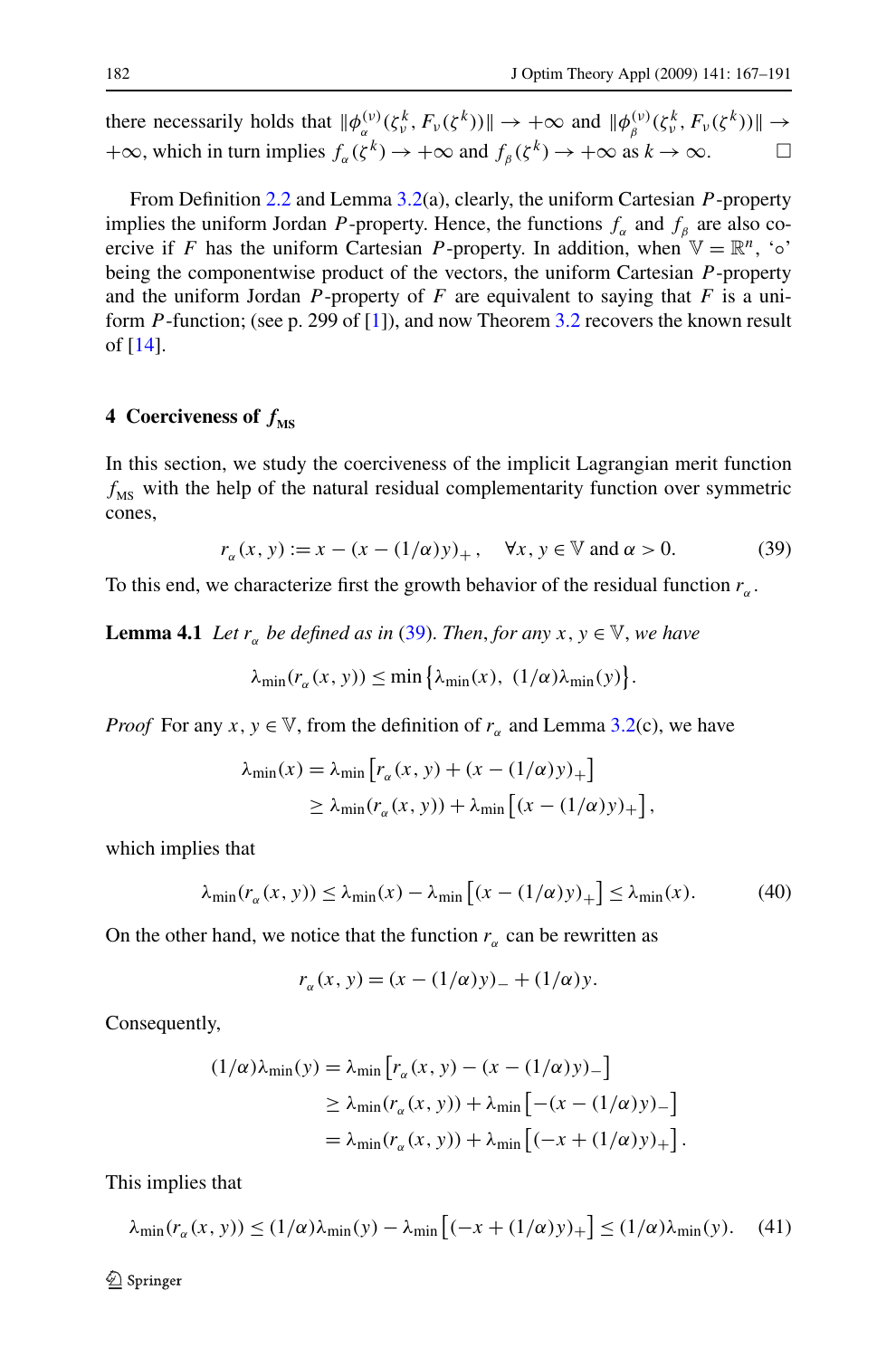<span id="page-16-0"></span>From [\(40](#page-15-0)) and [\(41](#page-15-0)), we obtain immediately the first inequality.  $\Box$ 

**Proposition 4.1** *Let*  $r_{\alpha}$  *be defined as in* ([39\)](#page-15-0). *Let*  $\{x^k\} \subset \mathbb{V}$  *and*  $\{y^k\} \subset \mathbb{V}$  *be the sequences satisfying one of the following conditions*

- (i)  $\text{either } \lambda_{\min}(x^k) \rightarrow -\infty \text{ or } \lambda_{\min}(y^k) \rightarrow -\infty;$
- (ii)  $\lambda_{\min}(x^k)$ ,  $\lambda_{\min}(y^k) > -\infty$ ,  $\lambda_{\max}(x^k)$ ,  $\lambda_{\max}(y^k) \rightarrow +\infty$  *and*  $(x^k/\|x^k\|) \circ$  $(y^k/\|y^k\|) \rightarrow 0.$

*Then*,  $||r_a(x^k, y^k)|| \rightarrow +\infty$ .

*Proof* If Case (i) holds, the result is direct by Lemma [4.1](#page-15-0) and the fact that

$$
||r_{\alpha}(x^k, y^k)|| \ge |\lambda_{\min}[r_{\alpha}(x^k, y^k)]|.
$$

It remains to prove the desired result under Case (ii). Suppose that the sequence  ${r<sub>a</sub>(x<sup>k</sup>, y<sup>k</sup>)}$  is bounded. From the definition of  $r<sub>a</sub>$ , we have that

$$
r_{\alpha}(x^{k}, y^{k}) = x^{k} - (1/2) \left( x^{k} - (1/\alpha)y^{k} \right) - (1/2) \left| x^{k} - (1/\alpha)y^{k} \right|
$$
  
= (1/2)  $\left( x^{k} + (1/\alpha)y^{k} \right) - (1/2) \left| x^{k} - (1/\alpha)y^{k} \right|$ .

Therefore,

$$
\left|x^k - (1/\alpha)y^k\right| = \left(x^k + (1/\alpha)y^k\right) - 2r_\alpha(x^k, y^k).
$$

Squaring the two sides of the last equation then yields that

$$
(1/\alpha)x^{k} \circ y^{k} = r_{\alpha}(x^{k}, y^{k}) \circ (x^{k} + (1/\alpha)y^{k}) - [r_{\alpha}(x^{k}, y^{k})]^{2}.
$$

Dividing the two sides by  $||x^k|| ||y^k||$  and using the boundedness of  $\{r_\alpha(x^k, y^k)\}\)$ , we obtain

$$
\lim_{k \to \infty} (x^k / \|x^k\|) \circ (y^k / \|y^k\|) = 0.
$$

This contradicts the given assumption that  $(x^k / \|x^k\|) \circ (y^k / \|y^k\|) \to 0.$ 

When  $\mathbb{V} = \mathbb{R}^n$ , '∘' being the componentwise product of the vectors, the condition  $\lambda_{\max}(x^k)$ ,  $\lambda_{\max}(y^k) \to +\infty$  implies  $(x^k/\|x^k\|) \circ (y^k/\|y^k\|) \to 0$ ; consequently, Proposition 4.1 gives an important property of the natural residual NCP function or the minimum NCP function; see Lemma 2.5 of  $[21]$  $[21]$ . But, for the general Euclidean Jordan algebra, the following example illustrates that  $(x^k / \|x^k\|) \circ (y^k / \|y^k\|) \to 0$  is necessary.

*Example 4.1* Consider the Lorentz algebra  $\mathcal{L}^n = (\mathbb{R}^n, \circ, \langle \cdot, \cdot \rangle_{\mathbb{R}^n})$  with  $n = 3$ . Take the sequences  $\{x^k\}$  and  $\{y^k\}$  as follows:

$$
x^{k} = \begin{pmatrix} k \\ -(k+1) \\ (1/\alpha) \end{pmatrix}, \qquad y^{k} = \begin{pmatrix} k \\ k-1 \\ 1 \end{pmatrix}, \quad \text{for each } k.
$$

 $\bigcirc$  Springer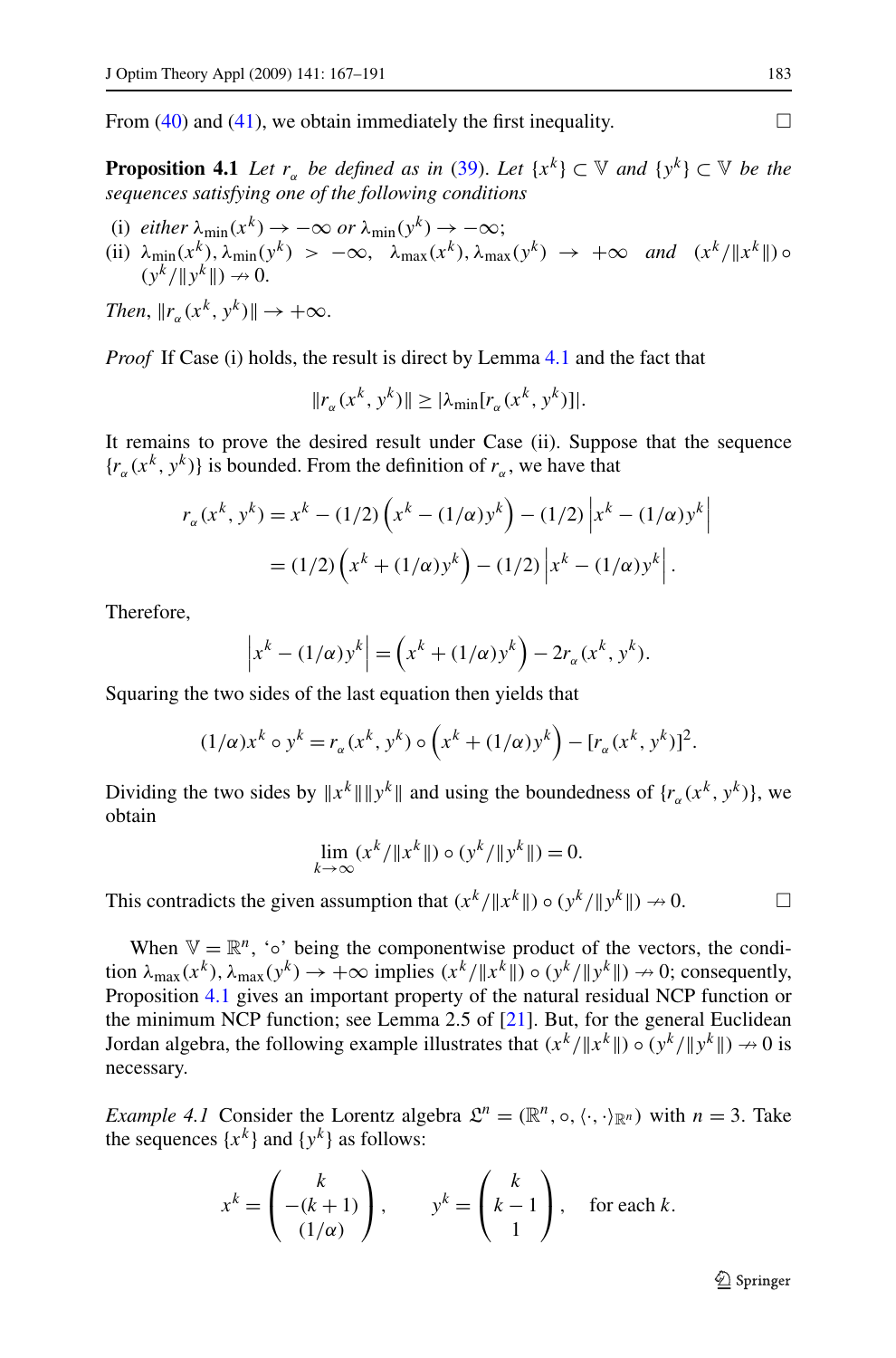<span id="page-17-0"></span>It is easy to verify that  $\lambda_{\min}(x^k) \to -1$ ,  $\lambda_{\min}(y^k) = 1$  and  $\lambda_{\max}(x^k)$ ,  $\lambda_{\max}(y^k) \to$  $+\infty$ , but

$$
x^{k}/\|x^{k}\| \to \begin{pmatrix} 1/\sqrt{2} \\ -1/\sqrt{2} \\ 0 \end{pmatrix}, \qquad y^{k}/\|y^{k}\| \to \begin{pmatrix} 1/\sqrt{2} \\ 1/\sqrt{2} \\ 0 \end{pmatrix},
$$

$$
(x^{k}/\|x^{k}\|) \circ (y^{k}/\|y^{k}\|) \to 0.
$$

Therefore, the sequences  $\{x^k\}$  and  $\{y^k\}$  do not satisfy the assumption  $(x^k/\|x^k\|)$  ◦  $(y^k / \|y^k\|) \rightarrow 0$ . For such sequences, by computation, we have that

$$
r_{\alpha}(x^k, y^k) = \begin{pmatrix} k \\ -(k+1) \\ (1/\alpha) \end{pmatrix} - \begin{pmatrix} k + (1/2) - (1/2\alpha) \\ -k - (1/2) + (1/2\alpha) \\ 0 \end{pmatrix} = \begin{pmatrix} (1/2\alpha) - (1/2) \\ -(1/2\alpha) - (1/2) \\ (1/\alpha) \end{pmatrix}.
$$

Clearly,  $\|r_{\alpha}(x^k, y^k)\| \to +\infty$ , i.e., the conclusion of Proposition [4.1](#page-16-0) does not hold.

The next lemma states that  $\|\phi_{\text{MS}}(x, y)\|$  can be bounded by  $\|r_{\alpha}(x, y)\|$  or  $||r_{1/\alpha}(x, y)||$  from below.

**Lemma 4.2** *Let*  $\phi_{\text{MS}}$  *and*  $r_{\alpha}$  *be defined as in* [\(9](#page-2-0)) *and* ([39\)](#page-15-0), *respectively. Then, for any*  $x, y \in V$ ,

$$
\|\phi_{\text{MS}}(x, y)\| \ge \max \left\{ [(\alpha^2 - 1)/(2\alpha \|\theta\|)] \|r_\alpha(x, y)\|^2, \right. \\ \left. [((1 - \alpha^2)/(2\alpha \|\theta\|)] \|r_{1/\alpha}(x, y)\|^2 \right\}.
$$

*Proof* First, for any  $x, y \in V$ , the following identity always holds:

$$
\langle e, \phi_{\text{MS}}(x, y) \rangle = \langle x, y \rangle + (1/2\alpha) \left\{ \|(x - \alpha y)_+\|^2 - \|x\|^2 + \|(y - \alpha x)_+\|^2 - \|y\|^2 \right\}
$$

$$
= \langle y, (x - (1/\alpha)y)_+ \rangle + (\alpha/2) \|x - (x - (1/\alpha)y)_+\|^2
$$

$$
- \langle y, (x - \alpha y)_+ \rangle - (1/2\alpha) \|x - (x - \alpha y)_+\|^2. \tag{42}
$$

In fact, for any  $x, y \in V$ , we can compute that

$$
\langle y, (x - (1/\alpha)y)_+ \rangle + (\alpha/2) \|x - (x - (1/\alpha)y)_+\|^2
$$
  
=  $\langle y, (1/\alpha)(\alpha x - y)_+ - x \rangle + \langle y, x \rangle + (\alpha/2) \| (1/\alpha)(\alpha x - y)_+ - x \|^2$   
=  $(\alpha/2) \| (1/\alpha)(\alpha x - y)_+ - x + (1/\alpha)y \|^2 + \langle y, x \rangle - (1/2\alpha) \|y\|^2$   
=  $(1/2\alpha) \| - (y - \alpha x)_- + (y - \alpha x) \|^2 + \langle y, x \rangle - (1/2\alpha) \|y\|^2$   
=  $(1/2\alpha) \| (y - \alpha x)_+\|^2 + \langle y, x \rangle - (1/2\alpha) \|y\|^2$ 

 $\mathcal{D}$  Springer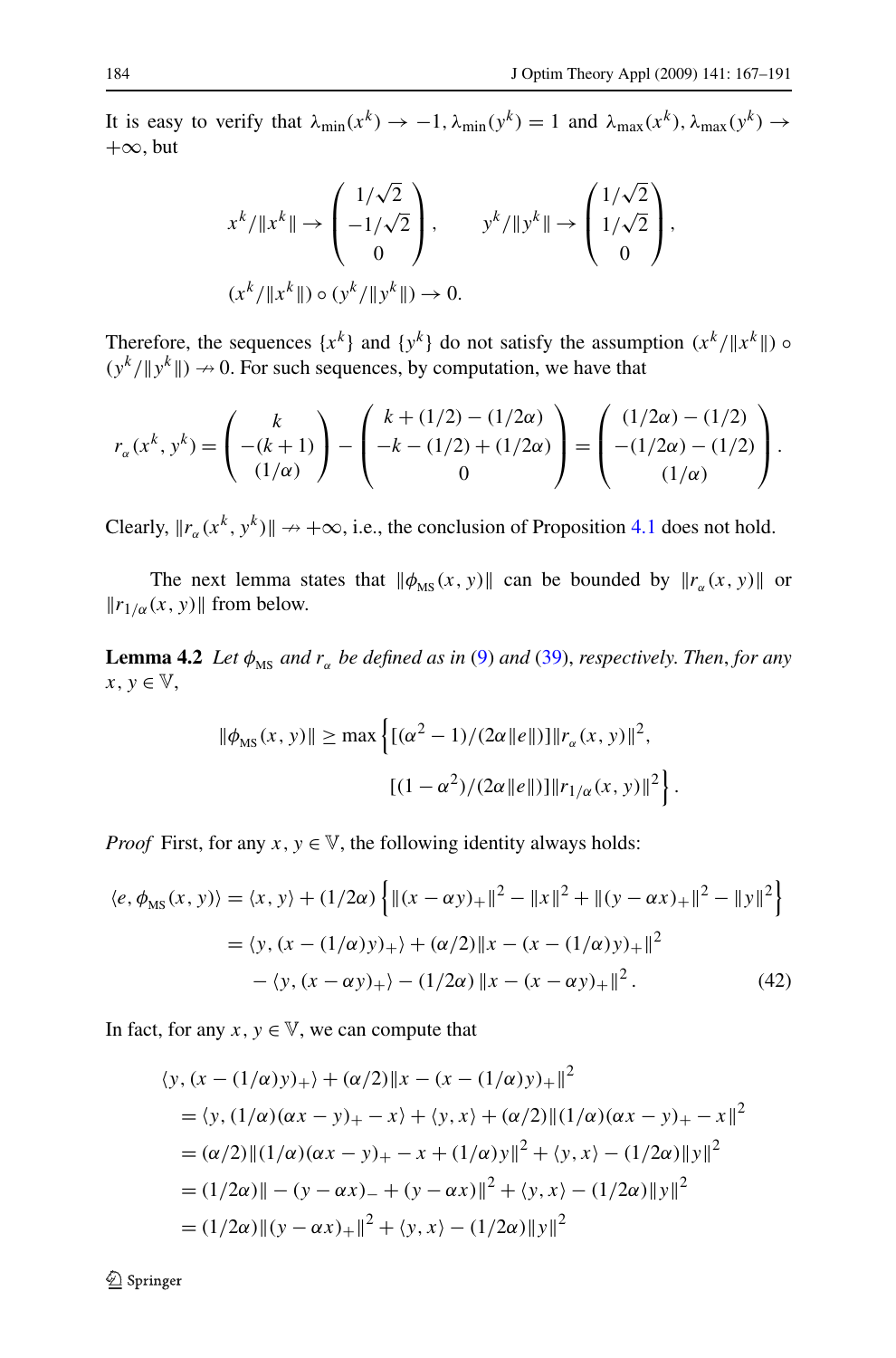and

$$
\langle y, (x - \alpha y)_+ \rangle + (1/2\alpha) \|x - (x - \alpha y)_+\|^2
$$
  
=  $(1/2\alpha) \| (x - \alpha y)_+\|^2 - (1/\alpha) \langle x - \alpha y, (x - \alpha y)_+ \rangle + (1/2\alpha) \|x\|^2$   
=  $-(1/2\alpha) \| (x - \alpha y)_+\|^2 + (1/2\alpha) \|x\|^2$ .

The two equalities imply immediately [\(42](#page-17-0)). Now, consider the optimization problem

$$
\min_{z \in \mathcal{K}} \langle y, z \rangle + (1/2\alpha) \langle z - x, z - x \rangle.
$$

It is easy to verify that  $z^* = (x - \alpha y)_+$  is the unique optimal solution, whereas  $(x - \alpha y)_+$  $(1/\alpha)y$ <sub>+</sub> is a feasible solution. Therefore, we have that

$$
\langle y, (x - \alpha y)_+ \rangle + (1/2\alpha) \|x - (x - \alpha y)_+\|^2
$$
  
\n
$$
\leq \langle y, (x - (1/\alpha)y)_+ \rangle + (1/2\alpha) \|x - (x - (1/\alpha)y)_+\|^2.
$$

Combining this inequality with ([42\)](#page-17-0) yields

$$
\langle e, \phi_{\text{MS}}(x, y) \rangle \ge [(\alpha^2 - 1)/(2\alpha)] \|x - (x - (1/\alpha)y)_{+}\|^2,
$$

which implies

$$
\|\phi_{\rm MS}(x,y)\| \ge \langle e/\|e\|, \phi_{\rm MS}(x,y)\rangle \ge \left[ (\alpha^2 - 1)/(2\alpha \|e\|) \right] \|r_{\alpha}(x,y)\|^2. \tag{43}
$$

In addition, consider the following strictly convex optimization problem;

$$
\min_{z \in \mathcal{K}} \langle y, z \rangle + (\alpha/2) \langle z - x, z - x \rangle.
$$

We can verify that  $z^* = (x - (1/\alpha)y)_+$  is the unique optimal solution, whereas  $(x \alpha y$ )<sub>+</sub> is a feasible solution. Consequently, we have that

$$
\langle y, (x - (1/\alpha)y)_{+} \rangle + (\alpha/2) \|x - (x - (1/\alpha)y)_{+}\|^{2}
$$
  
 
$$
\leq \langle y, (x - \alpha y)_{+} \rangle + (\alpha/2) \|x - (x - \alpha y)_{+}\|^{2}.
$$

Combining this inequality with ([42\)](#page-17-0) then yields that

$$
\langle e, \phi_{\text{MS}}(x, y) \rangle \leq \left[ (\alpha^2 - 1)/(2\alpha) \right] \|x - (x - \alpha y)_{+}\|^2,
$$

which in turn implies that

$$
\|\phi_{\text{MS}}(x, y)\| \ge -\langle e/\|e\|, \phi_{\text{MS}}(x, y)\rangle \ge \left[ (1 - \alpha^2) / (2\alpha \|e\|) \right] \|r_{\frac{1}{\alpha}}(x, y)\|^2. \tag{44}
$$

From (43) and (44), we obtain the desired result. The proof is thus complete.  $\Box$ 

Note that, in Lemma [4.2,](#page-17-0)  $||e|| = \sqrt{q}$ , since the rank of V is assumed to be *q*. Now, by Proposition [4.1](#page-16-0) and Lemma [4.2,](#page-17-0) we readily have the following property of  $\phi_{\text{MS}}$ .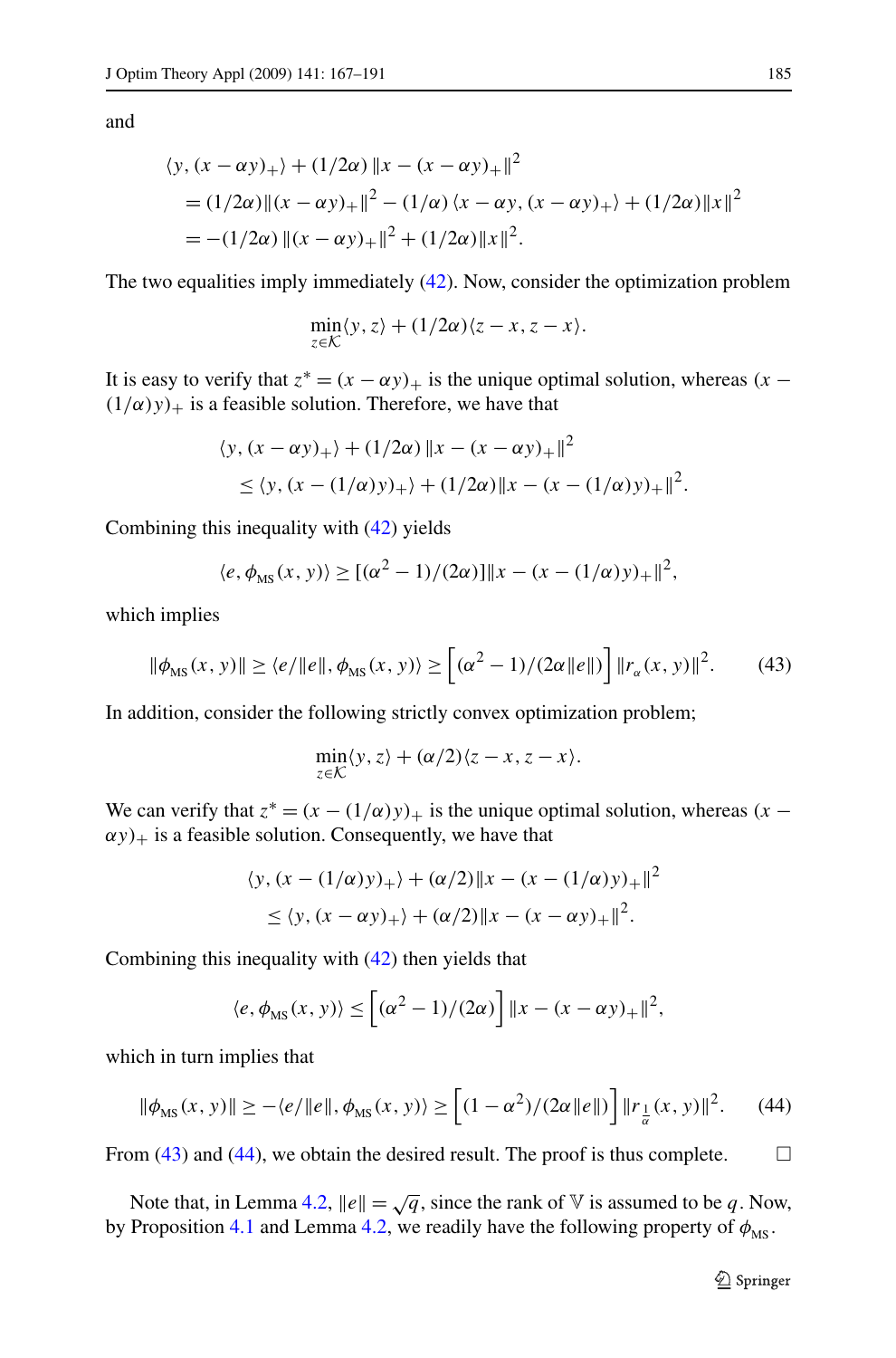<span id="page-19-0"></span>**Proposition 4.2** *Let*  $\phi_{\text{MS}}$  *be defined as in* ([9\)](#page-2-0). *Let*  $\{x^k\} \subset \mathbb{V}$  *and*  $\{y^k\} \subset \mathbb{V}$  *be the sequences satisfying one of the following conditions*:

- (i)  $\text{either } \lambda_{\min}(x^k) \to -\infty \text{ or } \lambda_{\min}(y^k) \to -\infty;$
- (ii)  $\lambda_{\min}(x^k)$ ,  $\lambda_{\min}(y^k) > -\infty$ ,  $\lambda_{\max}(x^k)$ ,  $\lambda_{\max}(y^k) \rightarrow +\infty$  *and*  $(x^k/\|x^k\|) \circ$  $(y^k/\|y^k\|) \rightarrow 0.$

*Then*,  $\|\phi_{\text{MS}}(x^k, y^k)\| \to +\infty$ .

Similar to Proposition [4.1,](#page-16-0) when  $\mathbb{V} = \mathbb{R}^n$ ,  $\circ$  being the componentwise product, the assumption  $(x^k/\|x^k\|) \circ (y^k/\|y^k\|) \to 0$  is automatically satisfied, and from Proposition 4.2 we readily obtain the result of Lemma 6.2 of [\[22](#page-24-0)] for the NCPs. However, for the general Euclidean Jordan algebra, the following example shows that the assumption  $(x^k / \|x^k\|) \circ (y^k / \|y^k\|) \to 0$  is also necessary.

*Example 4.2* Consider the Lorentz algebra  $\mathcal{L}^n = (\mathbb{R}^n, \circ, \langle \cdot, \cdot \rangle_{\mathbb{R}^n})$  with  $n = 3$  and take the sequences  $\{x^k\}$  and  $\{y^k\}$  as follows:

$$
x^{k} = \begin{pmatrix} k \\ -k \\ 0 \end{pmatrix}, \qquad y^{k} = \begin{pmatrix} k^{2} \\ k^{2} + 1 \\ 0 \end{pmatrix}, \quad \text{for each } k.
$$

It is easy to verify that  $\lambda_{\min}(x^k) = 0$ ,  $\lambda_{\min}(y^k) = -1$  and  $\lambda_{\max}(x^k)$ ,  $\lambda_{\max}(y^k) \to +\infty$ , but

$$
x^{k} / \|x^{k}\| \to (1/\sqrt{2}) \begin{pmatrix} 1 \\ -1 \\ 0 \end{pmatrix}, \qquad (y^{k} / \|y^{k}\|) \to (1/\sqrt{2}) \begin{pmatrix} 1 \\ 1 \\ 0 \end{pmatrix},
$$
  

$$
(x^{k} / \|x^{k}\|) \circ (y^{k} / \|y^{k}\|) \to 0.
$$

This shows that the sequences  $\{x^k\}$  and  $\{y^k\}$  do not satisfy the assumption  $(x^{k}/\|x^{k}\|) \circ (y^{k}/\|y^{k}\|) \to 0$ . For such  $\{x^{k}\}\$  and  $\{y^{k}\}\$ , we can show that

$$
((x^{k} - \alpha y^{k})_{+})^{2} - (x^{k})^{2} = \begin{pmatrix} 2k\alpha + (\alpha^{2}/2) \\ -2k\alpha - (\alpha^{2}/2) \\ 0 \end{pmatrix},
$$
  

$$
((y^{k} - \alpha x^{k})_{+})^{2} - (y^{k})^{2} = \begin{pmatrix} -(1/2) \\ (1/2) \\ 0 \end{pmatrix},
$$
  

$$
\phi_{MS}(x^{k}, y^{k}) = \begin{pmatrix} -k \\ k \\ 0 \end{pmatrix} + (1/2\alpha) \begin{bmatrix} 2k\alpha + (\alpha^{2}/2) \\ -2k\alpha - (\alpha^{2}/2) \\ 0 \end{bmatrix} + \begin{pmatrix} -(1/2) \\ (1/2) \\ 0 \end{pmatrix}
$$
  

$$
= \begin{pmatrix} (\alpha/4) - (1/4\alpha) \\ -(\alpha/4) + (1/4\alpha) \\ 0 \end{pmatrix}.
$$

 $\mathcal{D}$  Springer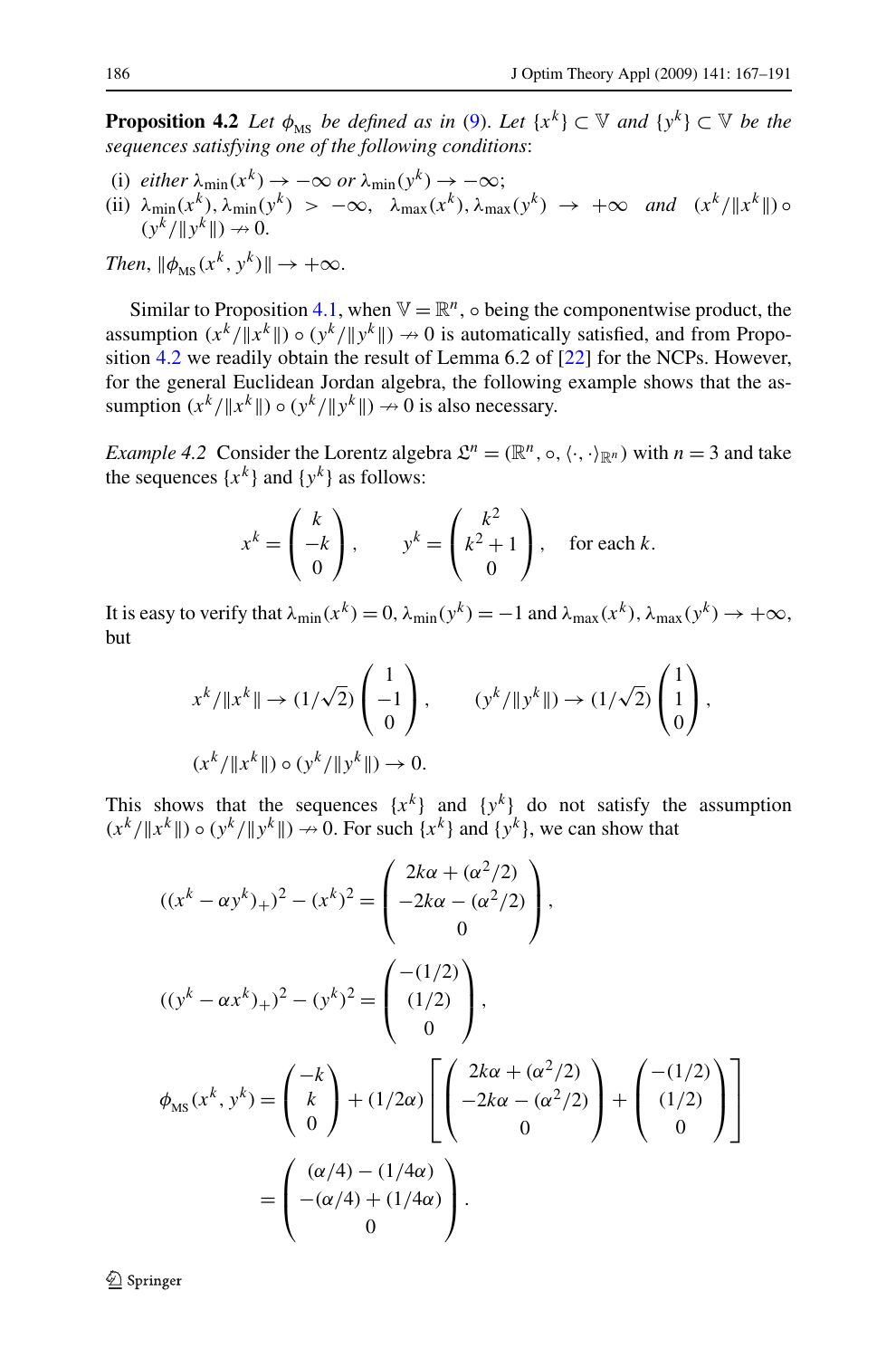<span id="page-20-0"></span>Clearly,  $\|\phi_{\text{MS}}(x^k, y^k)\| \to \infty$ , i.e., the result of Proposition [4.2](#page-19-0) does not hold.

Now, assume that  $A = (\mathbb{V}, \circ, \langle \cdot, \cdot \rangle)$  is a general Euclidean Jordan algebra. We establish the coercive properties of the merit function  $f_{\text{MS}}$  for the SCLCP and the SCCP.

**Theorem 4.1** *Let*  $f_{MS}$  *be given by* [\(12\)](#page-3-0). *If*  $F(\zeta) = L(\zeta) + b$ , *with the linear transformation L having the P -property, then the function*  $f_{\text{MS}}$  *is coercive.* 

*Proof* Let  $\{\zeta^k\}$  be a sequence such that  $\|\zeta^k\| \to +\infty$ . By passing to a subsequence if necessary, we can assume that  $\zeta^k / \|\zeta^k\| \to \bar{\zeta}$ , and hence  $(L(\zeta^k) + b) / \|\zeta^k\| \to L(\bar{\zeta})$ . By the proof of Theorem [3.1,](#page-12-0)  $L(\bar{\zeta}) \neq 0$  and  $\{L(\zeta^k) + b\}$  is unbounded. Without loss of generality, assume that  $||L(\zeta^k) + b|| \rightarrow +\infty$ .

If  $\lambda_{\min}(\zeta^k) \to -\infty$  or  $\lambda_{\min}(L(\zeta^k) + b) \to -\infty$ , then using Proposition [4.2](#page-19-0) yields

$$
\|\phi_{\text{MS}}(\zeta^k, L(\zeta^k) + b)\| \to +\infty, \qquad f_{\text{MS}}(\zeta^k) \to +\infty.
$$

We next assume that the sequences  $\{\zeta^k\}$  and  $\{L(\zeta^k) + b\}$  are bounded below. Since  $\lambda_{\max}(\zeta^k)$ ,  $\lambda_{\max}(L(\zeta^k) + b) \rightarrow +\infty$  by  $\|\zeta^k\|$ ,  $\|L(\zeta^k) + b\| \rightarrow +\infty$ , there is necessarily an element *d* such that  $\zeta^k - d \in \mathcal{K}$  and  $L(\zeta^k) + b - d \in \mathcal{K}$  for each *k*, implying that

$$
(\zeta^k - d) / \|\zeta^k\| \in \mathcal{K} \quad \text{and} \quad (L(\zeta^k) + b - d) / \|L(\zeta^k) + b\| \in \mathcal{K}, \quad \text{for each } k.
$$

Using the fact that  $K$  is a closed convex cone and noting that

$$
\bar{\zeta} = \lim_{k \to \infty} (\zeta^k - d) / \|\zeta^k\|, \qquad L(\bar{\zeta}) / \|L(\bar{\zeta})\| = \lim_{k \to \infty} (L(\zeta^k) + b - d) / \|L(\zeta^k) + b\|,
$$

we have that  $\bar{\zeta} \in \mathcal{K}$  and  $L(\bar{\zeta})/||L(\bar{\zeta})|| \in \mathcal{K}$ . Suppose that  $(\zeta^k/||\zeta^k||) \circ (L(\zeta^k) +$  $b)/\Vert L(\zeta^k) + b \Vert \to 0$ . Then, from Lemma [3.4](#page-12-0), it follows that  $\bar{\zeta} \circ (L(\bar{\zeta}) / \Vert L(\bar{\zeta}) \Vert) = 0$ . Consequently,

$$
\bar{\zeta} \in \mathcal{K}, L(\bar{\zeta}) \in \mathcal{K} \text{ and } \bar{\zeta} \circ L(\bar{\zeta}) = 0.
$$

By Proposition 6 of [\[18](#page-24-0)],  $\bar{\zeta}$  and  $L(\bar{\zeta})$  operator commute. This, together with  $\bar{\zeta} \circ L(\bar{\zeta}) = 0 \in -\mathcal{K}$  and the *P*-property of *L*, means that  $\bar{\zeta} = 0$ , which is impossible, since  $\|\bar{\zeta}\| = 1$ . Thus,  $(\zeta^k / \|\zeta^k\|) \circ (L(\zeta^k) + b) / \|L(\zeta^k) + b\|) \to 0$ . Notice that  $\lambda_{\min}(\zeta^k)$ ,  $\lambda_{\min}(L(\zeta^k) + b) > -\infty$  and  $\|\zeta^k\|$ ,  $\|L(\zeta^k) + b\| \to +\infty$ ; hence, the sequences  $\{\zeta^k\}$  and  $\{L(\zeta^k) + b\}$  satisfy the condition (ii) of Proposition [4.2,](#page-19-0) which implies that  $f_{MS}(\zeta^k) \to +\infty$ .

## **Theorem 4.2** *The function*  $f_{\text{MS}}$  *is coercive under one of the following conditions:*

- (C1) *The mapping F has the uniform Jordan P -property and the Lipschitz continuity*.
- (C2) *F has the uniform Jordan P -property and*, *for any* {*ζ <sup>k</sup>*}, *if there exists an index*  $i \in \{1, 2, ..., m\}$  *such that*  $\lambda_{\max}(\zeta_i^k) \to +\infty$  *and*  $\lambda_{\max}(F_i(\zeta^k)) \to +\infty$ *, then*

$$
\limsup_{k \to \infty} \left\langle \zeta_i^k / \|\zeta_i^k\|, F_i(\zeta^k) / \|F_i(\zeta^k)\| \right\rangle > 0. \tag{45}
$$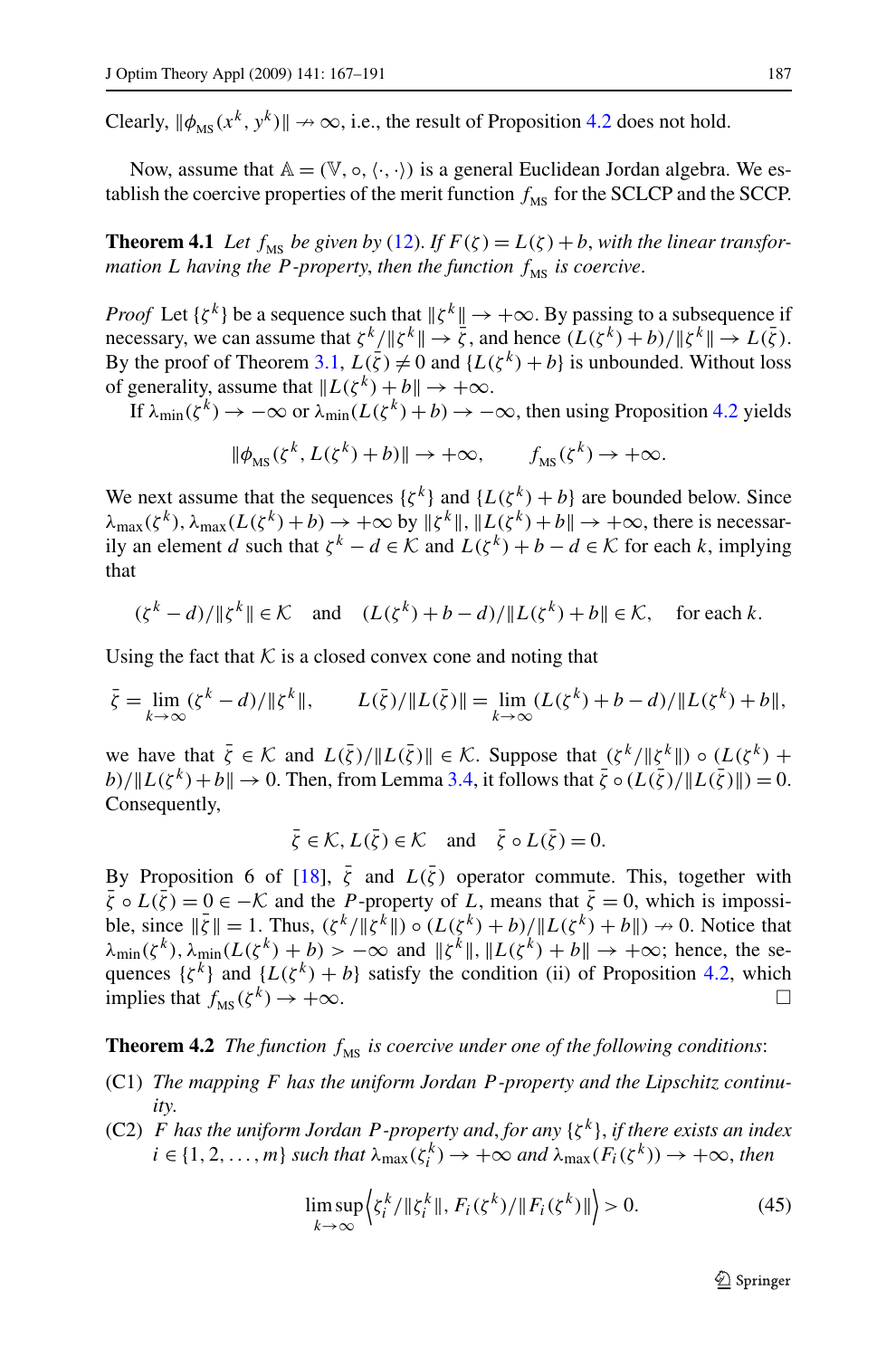<span id="page-21-0"></span>*Proof* The proof is similar to that of Theorem 4.1 in [\[15](#page-24-0)], and we include it for completeness. Let  $\{\zeta^k\} \subset \mathbb{V}$  be any sequence such that  $\|\zeta^k\| \to +\infty$ . Corresponding to the structure of V, we write  $\zeta^k = (\zeta_1^k, \dots, \zeta_m^k)$  with  $\zeta_i^k \in V_i$  for each *k*. Define

$$
J := \left\{ i \in \{1, 2, \dots, m\} \mid \{\zeta_i^k\} \text{ is unbounded} \right\}.
$$

Clearly, the set  $J \neq \emptyset$  since  $\{\zeta^k\}$  is unbounded. Let  $\{\xi^k\}$  be a bounded sequence with  $\xi^k = (\xi_1^k, \dots, \xi_m^k)$  and  $\xi_i^k \in V_i$  for  $i = 1, 2, \dots, m$ , where  $\xi_i^k$  for each *k* is defined as

$$
\xi_i^k = \begin{cases} 0, & \text{if } i \in J, \\ \zeta_i^k, & \text{otherwise,} \end{cases}
$$

with  $i = 1, 2, \ldots, m$ . If Condition C1 holds, then by the uniform Jordan *P*-property, there is a  $\rho > 0$  such that

$$
\rho \| \xi^{k} - \xi^{k} \|^{2} \leq \max_{i=1,...,m} \lambda_{\max} \left[ (\xi_{i}^{k} - \xi_{i}^{k}) \circ (F_{i}(\xi^{k}) - F_{i}(\xi^{k})) \right]
$$
  

$$
= \lambda_{\max} \left[ \xi_{\nu}^{k} \circ (F_{\nu}(\xi^{k}) - F_{\nu}(\xi^{k})) \right]
$$
  

$$
\leq \| \xi_{\nu}^{k} \circ (F_{\nu}(\xi^{k}) - F_{\nu}(\xi^{k})) \|
$$
  

$$
\leq \| \xi_{\nu}^{k} \| \| F_{\nu}(\xi^{k}) - F_{\nu}(\xi^{k}) \|,
$$
 (46)

where *ν* is an index from  $\{1, 2, ..., m\}$  for which the maximum is attained; by the definition of  $\{\xi^k\}$ , clearly,  $\nu \in J$ , and the last inequality is due to [\(14](#page-5-0)). Since  $\nu \in J$ ,  $\{\zeta_v^k\}$  is unbounded. Without loss of generality, assume that

$$
\|\zeta_v^k\| \to +\infty. \tag{47}
$$

Notice that

$$
\|\zeta^k - \xi^k\|^2 \ge \|\zeta_v^k - \xi_v^k\|^2 = \|\zeta_v^k\|^2, \quad \forall k.
$$

Dividing the both sides of (46) by  $\|\zeta_v^k\|$  then yields

$$
\rho \| \zeta_{\nu}^{k} \| \leq \| F_{\nu}(\zeta^{k}) - F_{\nu}(\xi^{k}) \| \leq \| F_{\nu}(\zeta^{k}) \| + \| F_{\nu}(\xi^{k}) \|,
$$

which, together with the boundedness of  ${F_v(\xi^k)}$ , implies that

$$
||F_{\nu}(\zeta^{k})|| \to +\infty. \tag{48}
$$

From  $(47)$  and  $(48)$ , we thus obtain that

$$
\|\zeta_v^k\| \to +\infty, \qquad \|F_v(\zeta^k)\| \to +\infty. \tag{49}
$$

We next show that  $(\zeta_v^k/||\zeta_v^k||) \circ (F_v(\zeta^k)/||F_v(\zeta^k)||) \to 0$ . If this does not hold, by the continuity of  $\lambda_{\max}(\cdot)$ , we have that  $\lambda_{\max}[(\zeta_v^k/||\zeta_v^k||) \circ (F_v(\zeta^k)/||F_v(\zeta^k)||] \to 0$ .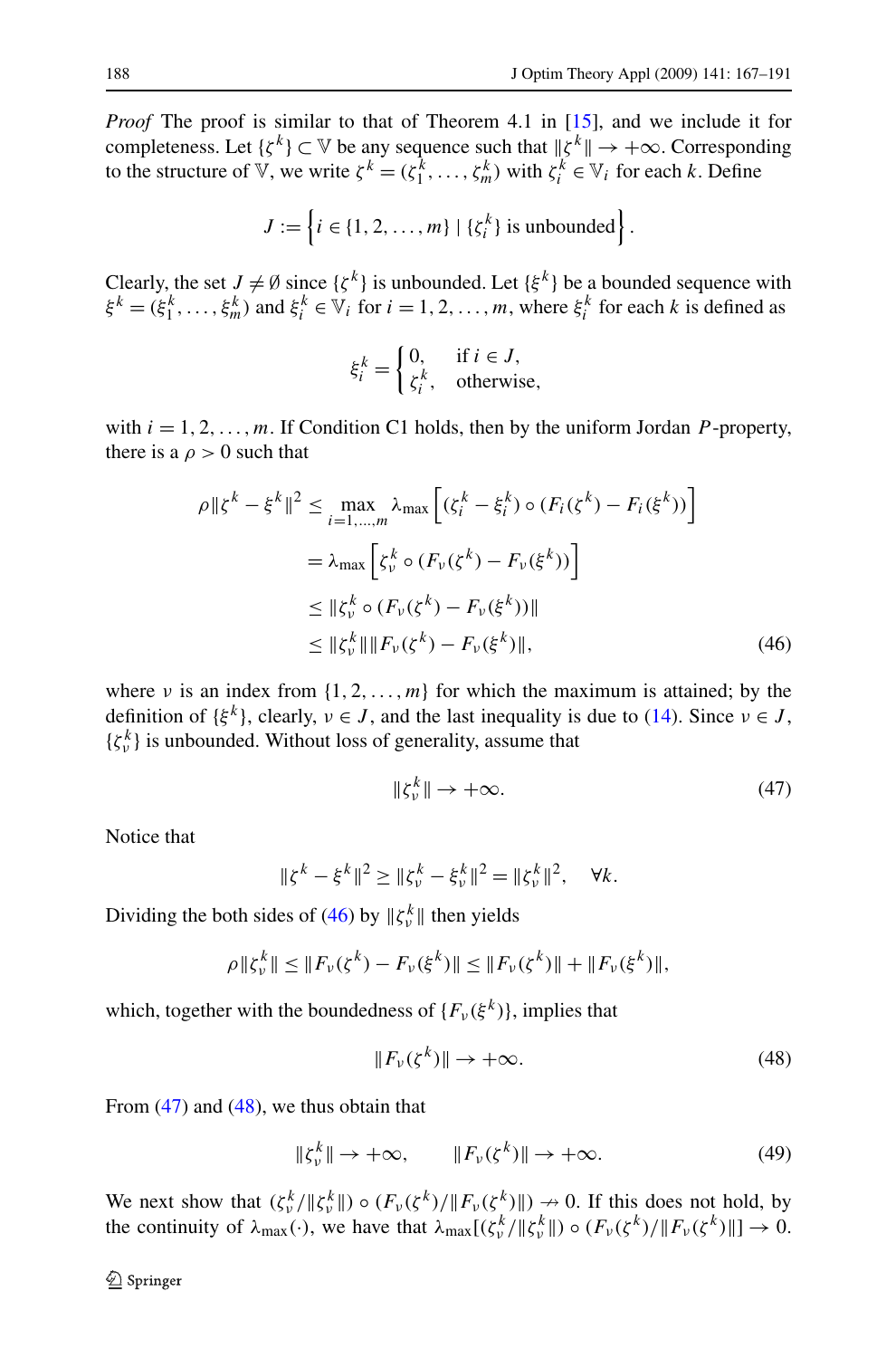Consequently,

$$
\lim_{k \to \infty} \lambda_{\max} \left[ \zeta_{\nu}^{k} \circ (F_{\nu}(\zeta^{k}) - F_{\nu}(\xi^{k})) \right] / [\|\zeta_{\nu}^{k}\| \| F_{\nu}(\zeta^{k}) \|]
$$
\n
$$
\leq \lim_{k \to \infty} \lambda_{\max} \left[ (\zeta_{\nu}^{k} / \| \zeta_{\nu}^{k} \|) \circ (F_{\nu}(\zeta^{k}) / \| F_{\nu}(\zeta^{k}) \|) \right]
$$
\n
$$
+ \lim_{k \to \infty} \lambda_{\max} \left[ -\zeta_{\nu}^{k} \circ F_{\nu}(\xi^{k}) \right] / \left[ \|\zeta_{\nu}^{k}\| \| F_{\nu}(\zeta^{k}) \| \right]
$$
\n= 0, (50)

where the inequality is due to Lemma  $3.2(c)$  $3.2(c)$ . On the other hand, from the Lipschitz continuity of the mapping *F*, there exists a scalar  $\gamma > 0$  such that

$$
||F(\zeta^k) - F(0)|| \le \gamma ||\zeta^k - 0|| = \gamma ||\zeta^k||
$$
, for each k,

which in turn implies that

$$
||F_{\nu}(\zeta^{k})|| \leq ||F_{\nu}(\zeta^{k}) - F_{\nu}(0)|| + ||F_{\nu}(0)|| \leq \gamma ||\zeta^{k}|| + ||F_{\nu}(0)||, \quad \forall k.
$$

From the last inequality, we obtain that

$$
\lim_{k \to \infty} \rho \| \zeta^{k} - \xi^{k} \|^2 / [ \| \zeta_{\nu}^{k} \| \| F_{\nu}(\zeta^{k}) \| ]
$$
\n
$$
\geq \lim_{k \to \infty} \rho \| \zeta^{k} - \xi^{k} \|^2 / [ \| \zeta^{k} \| (\gamma \| \zeta^{k} \| + \| F_{\nu}(0) \| ) ] = \frac{\rho}{\gamma} > 0.
$$

This, together with  $(50)$ , gives a contradiction to the first inequality in  $(46)$  $(46)$  $(46)$ . Thus, the sequences  $\{\zeta_v^k\}$  and  $\{F_v(\zeta^k)\}$  satisfy the conditions of Proposition [4.2](#page-19-0). Consequently,

$$
\|\phi_{\text{MS}}^{(\nu)}(\zeta_{\nu}^k, F_{\nu}(\zeta^k))\| \to +\infty \quad \text{and} \quad f_{\text{MS}}(\zeta^k) \to +\infty.
$$

If Condition C2 is satisfied, then from the above discussions we see that  $(46)$  $(46)$ – [\(49](#page-21-0)) still hold. If  $\lambda_{\min}(\zeta_v^k) \to -\infty$  or  $\lambda_{\min}(F_v(\zeta_v^k)) \to -\infty$ , then using Lemma [4.1](#page-15-0) and Lemma [4.2](#page-17-0) readily yields that  $\phi_{\text{MS}}^{(\nu)}(\zeta_{\nu}^k, F_{\nu}(\zeta^k)) \to +\infty$ , hence  $f_{\text{MS}}(\zeta^k) \to +\infty$ . Otherwise, by [\(49](#page-21-0)), we have  $\lambda_{\text{max}}(\zeta_v^k) \to +\infty$  and  $\lambda_{\text{max}}(F_v(\zeta^k)) \to +\infty$ . From the given assumption, it then follows that

$$
\limsup_{k\to\infty}\Big\langle \zeta_{\nu}^k/\|\zeta_{\nu}^k\|, F_{\nu}(\zeta^k)/\|F_{\nu}(\zeta^k)\|\Big\rangle > 0,
$$

which, by Lemma  $3.2(a)$  $3.2(a)$ , implies that

$$
\limsup_{k\to\infty}\lambda_{\max}\left[\left(\zeta_{\nu}^k/\|\zeta_{\nu}^k\|\right)\circ\left(F_{\nu}(\zeta^k)/\|F_{\nu}(\zeta^k)\|\right)\right]>0.
$$

This shows that  $(\zeta_v^k/||\zeta_v^k||) \circ (F_v(\zeta^k)/||F_v(\zeta^k)||) \to 0$ . Hence, the sequences  $\{\zeta_v^k\}$  and  ${F_v(\zeta^k)}$  satisfy the conditions of Proposition [4.2](#page-19-0). Consequently,  $\|\phi_{MS}^{(\nu)}(\zeta_v^k, F_v(\zeta^k))\|$  $\rightarrow +\infty$  and  $f_{MS}(\zeta^k) \rightarrow +\infty$ . The proof is then completed.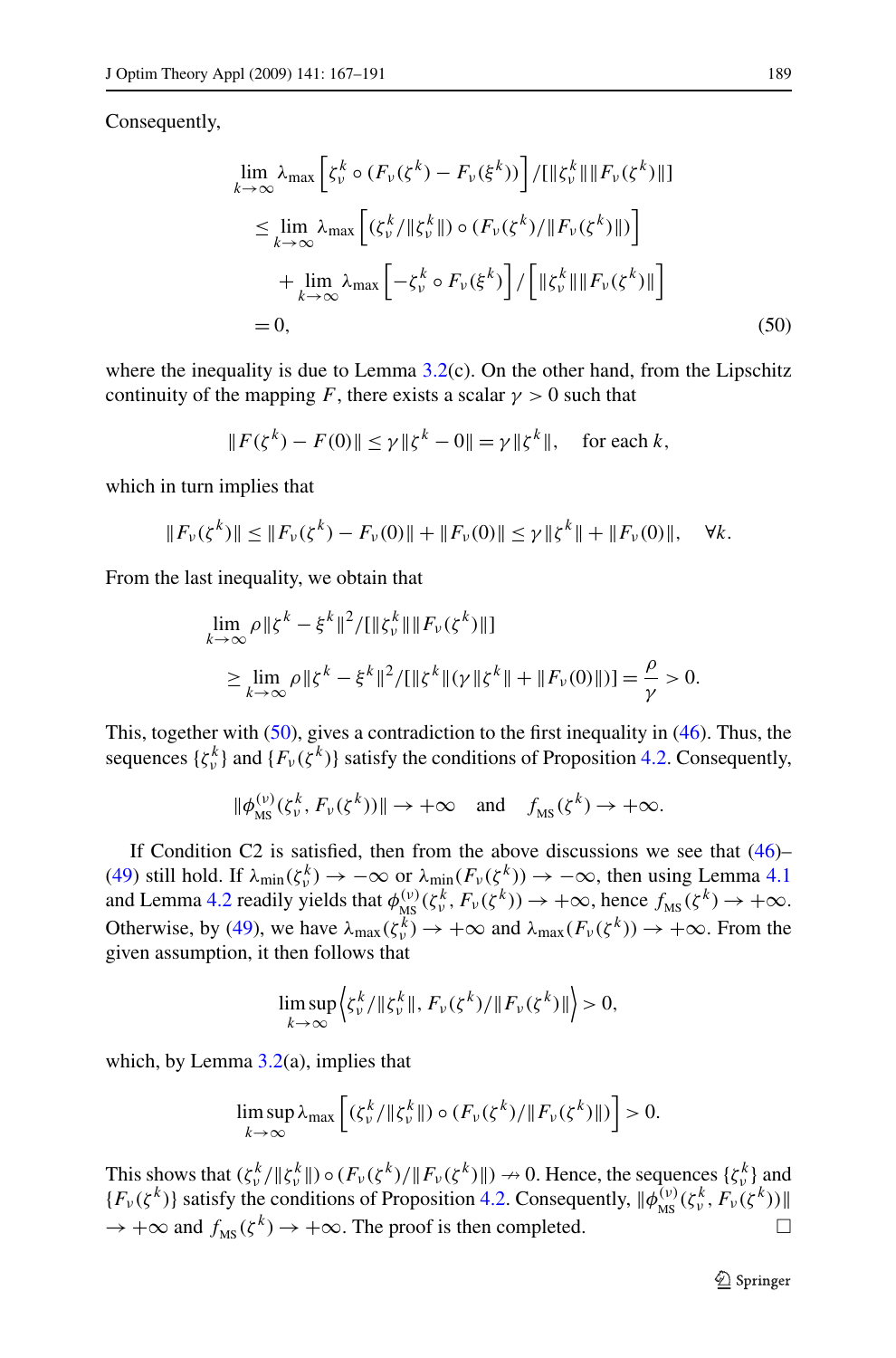<span id="page-23-0"></span>Notice that, when  $\mathbb{V} = \mathbb{R}^n$ ,  $\circ$  being the componentwise product of the vectors, the assumption ([45\)](#page-20-0) is automatically satisfied and the uniform Jordan *P* -property of *F* is equivalent to saying that *F* is a uniform *P* -function. Thus, Theorem [4.2](#page-20-0) reduces to the known result of Theorem 4.1 of [\[15](#page-24-0)] for the NCPs. However, for the general Euclidean Jordan algebra, besides the uniform Jordan *P* -property of *F*, it require that *F* is Lipschitz continuous or satisfies the assumption [\(45](#page-20-0)) so that  $(\zeta_v^k/||\zeta_v^k||)$  $(F_v(\zeta^k)/\|F_v(\zeta^k)\|) \to 0.$ 

In addition, using Proposition [4.1](#page-16-0) and the same arguments as in Theorems [4.1–4.2](#page-20-0), we can obtain the coerciveness of the natural residual merit function for the SCCP,

$$
R_{\alpha}(\zeta) := (1/2) \|r_{\alpha}(\zeta, F(\zeta))\|^2.
$$
 (51)

**Theorem 4.3** *The function*  $R_{\alpha}$  *defined by* (51) *is coercive under Condition* C1 *or* C2 *of Theorem* [4.2.](#page-20-0) *If*  $F(\zeta) = L(\zeta) + b$  *with the linear transformation L having the P -property*, *then*  $R_{\alpha}$  *is also coercive.* 

Furthermore, from Lemma [4.2](#page-20-0) we have that the growth rate of  $f_{\text{MS}}$  is higher than that of the natural residual merit function  $R_{\alpha}$ . See the corollary below.

**Corollary 4.1** *Let*  $\{\zeta^k\}$  *be a sequence such that*  $\|\zeta^k\| \to +\infty$ . *If F satisfies Condition* C1 *or* C2 *of Theorem* [4.2,](#page-20-0) *then*  $R_{\alpha}(\zeta^{k}) \rightarrow +\infty$ ,  $f_{MS}(\zeta^{k}) \rightarrow +\infty$  and

$$
f_{\text{MS}}(\zeta^k)/[R_\alpha(\zeta^k)]^{1+\sigma} \to +\infty, \quad 0 \le \sigma < 1.
$$

## **5 Conclusions**

In this paper, by using the *P* -properties of a mapping, we established the coerciveness of two classes of merit functions for the SCCP, i.e., the EP merit functions  $f_a$  and  $f_b$ and the implicit Lagrangian merit function  $f_{\text{MS}}$ . The obtained results characterize the growth behavior of the corresponding merit functions under a unified framework, and also provide a theoretical basis for the global convergence of the merit function approach and the equation reformulation method based on these functions. In addition, the results of this paper partially extend the work of [\[14](#page-24-0)] to the setting of symmetric cones.

## **References**

- 1. Facchinei, F., Pang, J.-S.: Finite-Dimensional Variational Inequalities and Complementarity Problems. Springer, New York (2003)
- 2. Alizadeh, F., Goldfarb, D.: Second-order cone programming. Math. Program. **95**, 3–51 (2003)
- 3. Lobo, M.S., Vandenberghe, L., Boyd, S., Lebret, H.: Application of second-order cone programming. Linear Algebra Appl. **284**, 193–228 (1998)
- 4. Vandenberghe, L., Boyd, S.: A primal-dual potential reduction method for problems involving matrix inequalities. Math. Program. **69**, 205–236 (1995)